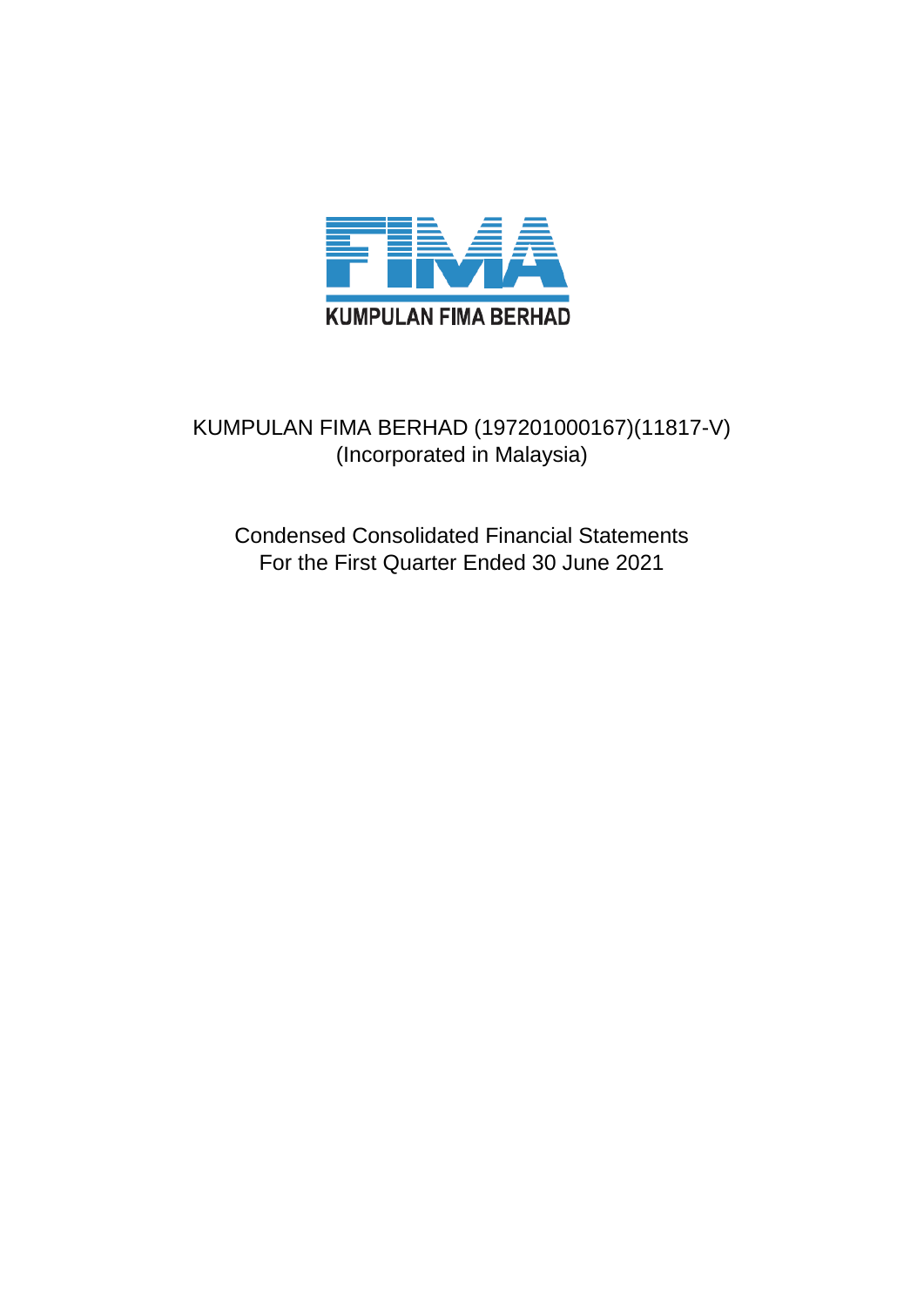

#### **CONDENSED CONSOLIDATED STATEMENT OF COMPREHENSIVE INCOME FOR THE FIRST QUARTER ENDED 30 JUNE 2021** *(THE FIGURES HAVE NOT BEEN AUDITED)*

|                                                                      | <b>Current quarter</b> |                 |                       | 3 months cumulative |                       |  |
|----------------------------------------------------------------------|------------------------|-----------------|-----------------------|---------------------|-----------------------|--|
|                                                                      |                        | <b>Current</b>  | <b>Preceding year</b> | <b>Current</b>      | <b>Preceding year</b> |  |
|                                                                      |                        | year<br>quarter | corresponding         | year                | corresponding         |  |
|                                                                      |                        |                 | quarter               | to date             | period                |  |
|                                                                      | <b>Note</b>            | 30-06-2021      | 30-06-2020            | 30-06-2021          | 30-06-2020            |  |
|                                                                      |                        | <b>RM'000</b>   | <b>RM'000</b>         | <b>RM'000</b>       | <b>RM'000</b>         |  |
| Revenue                                                              | A <sub>9</sub>         | 121,786         | 102,768               | 121,786             | 102,768               |  |
| Cost of sales                                                        |                        | (69, 947)       | (60, 450)             | (69, 947)           | (60, 450)             |  |
| <b>Gross profit</b>                                                  |                        | 51,839          | 42,318                | 51,839              | 42,318                |  |
| Other income                                                         |                        | 2,090           | 2,286                 | 2,090               | 2,286                 |  |
| Other items of expense                                               |                        |                 |                       |                     |                       |  |
| Administrative expenses                                              |                        | (24, 564)       | (24, 320)             | (24, 564)           | (24, 320)             |  |
| Selling and marketing expenses                                       |                        | (2,752)         | (2, 436)              | (2,752)             | (2, 436)              |  |
| Other operating expenses                                             |                        | (3,716)         | (3,054)               | (3,716)             | (3,054)               |  |
|                                                                      |                        | (31, 032)       | (29, 810)             | (31, 032)           | (29, 810)             |  |
| Finance costs                                                        |                        | (853)           | (930)                 | (853)               | (930)                 |  |
| Share of results of associates                                       |                        | 600             | 52                    | 600                 | 52                    |  |
| Profit before tax                                                    | A9/A10                 | 22,644          | 13,916                | 22,644              | 13,916                |  |
| Income tax expense                                                   | B <sub>5</sub>         | (3,694)         | (5, 168)              | (3,694)             | (5, 168)              |  |
| Profit net of tax                                                    |                        | 18,950          | 8,748                 | 18,950              | 8,748                 |  |
| Other comprehensive (expense)/income                                 |                        |                 |                       |                     |                       |  |
| Foreign exchange translation (loss)/gain                             |                        | (159)           | 9,925                 | (159)               | 9,925                 |  |
| <b>Total comprehensive income</b>                                    |                        |                 |                       |                     |                       |  |
| for the period                                                       |                        | 18,791          | 18,673                | 18,791              | 18,673                |  |
| Profit attributable to:                                              |                        |                 |                       |                     |                       |  |
| Equity holders of the Company                                        |                        | 16,061          | 8,448                 | 16,061              | 8,448                 |  |
| Non-controlling interests                                            |                        | 2,889           | 300                   | 2,889               | 300                   |  |
| Profit for the period                                                |                        | 18,950          | 8,748                 | 18,950              | 8,748                 |  |
| <b>Total comprehensive income</b><br>attributable to:                |                        |                 |                       |                     |                       |  |
| Equity holders of the Company                                        |                        | 15,930          | 16,103                | 15,930              | 16,103                |  |
| Non-controlling interests                                            |                        | 2,861           | 2,570                 | 2,861               | 2,570                 |  |
| <b>Total comprehensive income</b>                                    |                        |                 |                       |                     |                       |  |
| for the period                                                       |                        | 18,791          | 18,673                | 18,791              | 18,673                |  |
| Earnings per share attributable<br>to equity holders of the Company: |                        |                 |                       |                     |                       |  |
| Basic/diluted earnings per share (sen)                               | <b>B12</b>             | 5.78            | 3.01                  | 5.78                | 3.01                  |  |

(The condensed consolidated statement of comprehensive income should be read in conjunction with the audited financial statements for the year ended 31 March 2021 and the accompanying explanatory notes attached to the interim financial *statements).*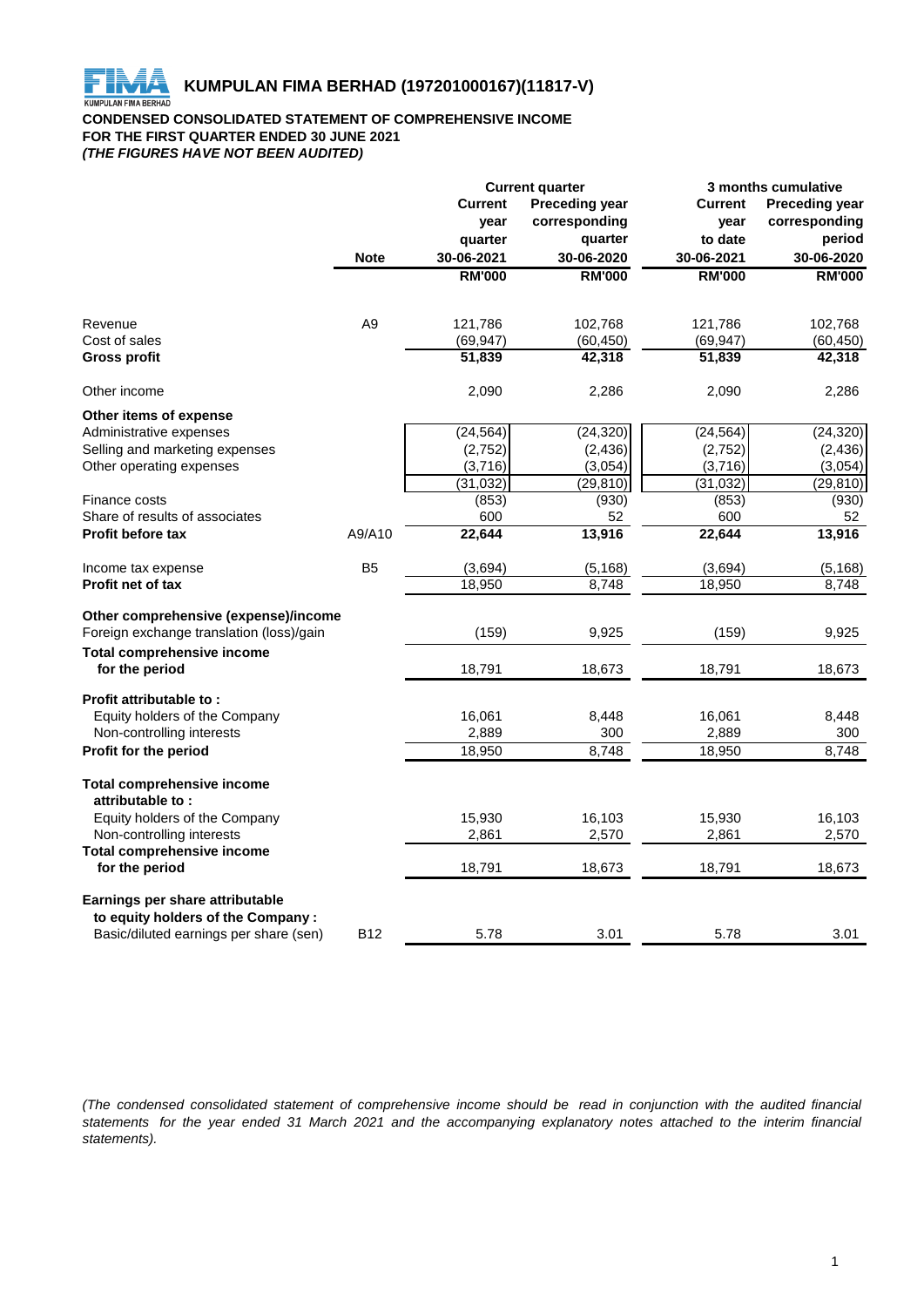#### **CONDENSED CONSOLIDATED STATEMENT OF FINANCIAL POSITION AS AT 30 JUNE 2021**

|                                                                                       | As at<br>30-06-2021 | As at<br>31-03-2021 |
|---------------------------------------------------------------------------------------|---------------------|---------------------|
|                                                                                       | <b>RM'000</b>       | <b>RM'000</b>       |
| <b>ASSETS</b>                                                                         |                     |                     |
| Non-current assets                                                                    |                     |                     |
| Property, plant and equipment                                                         | 372,058             | 374,966             |
| Right-of-use assets                                                                   | 290,161             | 199,634             |
| Investment properties                                                                 | 61,508              | 61,917              |
| Investment in associates                                                              | 37,963              | 37,363              |
| Deferred tax assets                                                                   | 10,643              | 12,316              |
| Goodwill on consolidation                                                             | 12,710              | 12,710              |
|                                                                                       | 785,043             | 698,906             |
| <b>Current assets</b>                                                                 |                     |                     |
| Inventories                                                                           | 90,807              | 67,845              |
| <b>Biological assets</b>                                                              | 6,526               | 5,965               |
| Trade receivables                                                                     | 110,536             | 103,963             |
| Other receivables                                                                     | 53,688              | 82,971              |
| <b>Financial investments</b>                                                          | 162,268             | 209,532             |
| Cash and bank balances                                                                | 131,013             | 116,497             |
|                                                                                       | 554,838             | 586,773             |
| <b>TOTAL ASSETS</b>                                                                   | 1,339,881           | 1,285,679           |
| <b>EQUITY AND LIABILITIES</b><br>Equity attributable to equity holders of the Company |                     |                     |
| Share capital                                                                         | 311,670             | 311,670             |
| <b>Treasury shares</b>                                                                | (7, 749)            | (6, 823)            |
| Other reserves                                                                        | 56,352              | 56,483              |
| Retained earnings                                                                     | 445,269             | 462,468             |
|                                                                                       | 805,542             | 823,798             |
| Non-controlling interests                                                             | 235,038             | 234,467             |
| <b>Total equity</b>                                                                   | 1,040,580           | 1,058,265           |
| <b>Non-current liabilities</b>                                                        |                     |                     |
| Lease liabilities                                                                     | 78,953              | 41,822              |
| Retirement benefit obligation                                                         | 1,626               | 1,657               |
| Deferred tax liabilities                                                              | 51,129              | 53,004              |
|                                                                                       | 131,708             | 96,483              |
| <b>Current liabilities</b>                                                            |                     |                     |
| Lease liabilities                                                                     | 13,523              | 14,710              |
| Short term borrowings                                                                 | 39,737              | 38,392              |
| Trade and other payables                                                              | 103,903             | 68,074              |
| Provisions                                                                            | 3,414               | 3,802               |
| Tax payable                                                                           | 7,016               | 5,953               |
|                                                                                       | 167,593             | 130,931             |
| <b>TOTAL LIABILITIES</b>                                                              | 299,301             | 227,414             |
| <b>TOTAL EQUITY AND LIABILITIES</b>                                                   | 1,339,881           | 1,285,679           |
|                                                                                       |                     |                     |
| Net assets per share (RM)                                                             | 2.85                | 2.92                |

(The condensed consolidated statement of financial position should be read in conjunction with the audited financial statements for the year ended 31 March 2021 and the accompanying explanatory notes attached to the interim *financial statements).*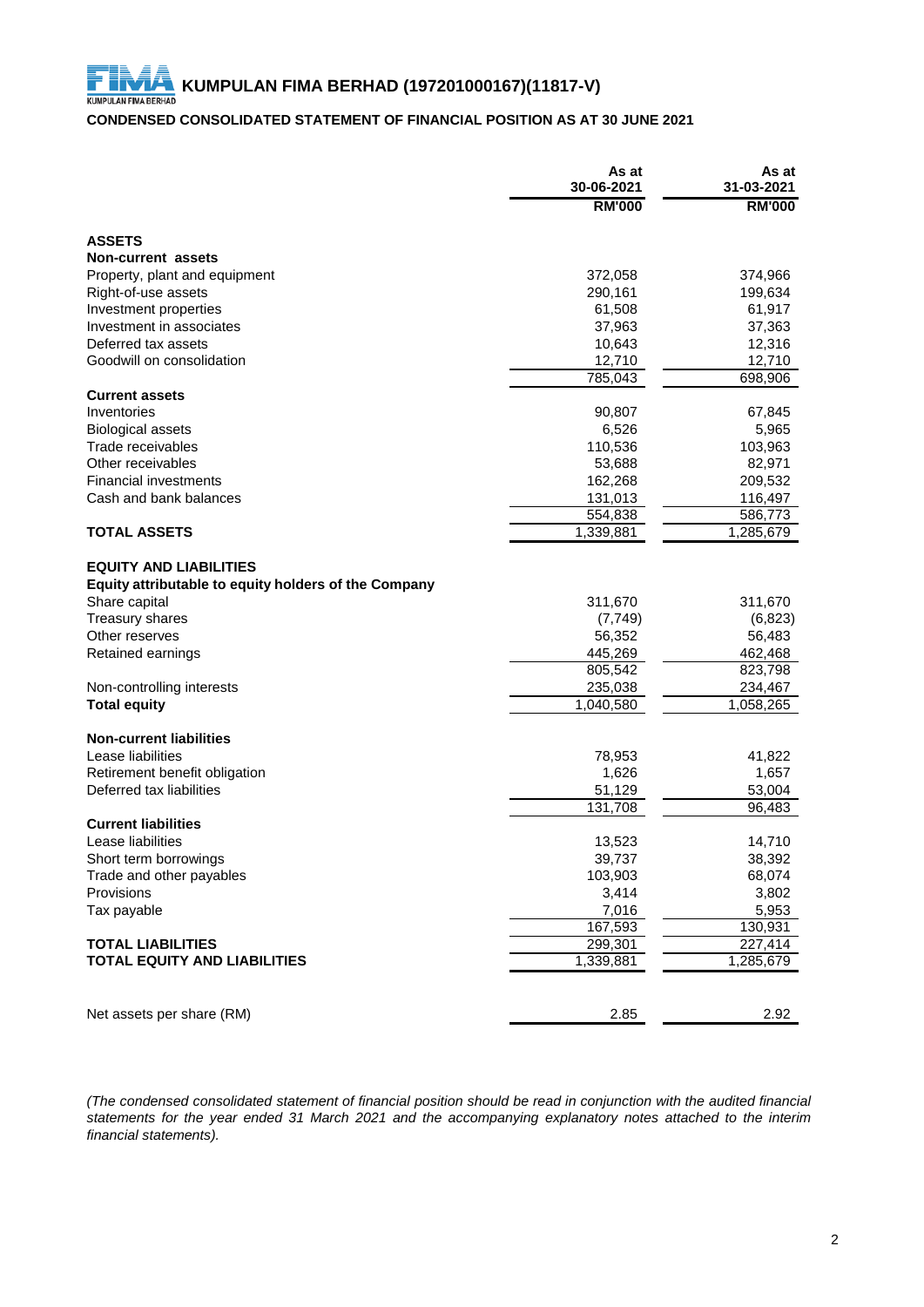FI  **KUMPULAN FIMA BERHAD (197201000167)(11817-V) KUMPULAN FIMA BERHAD** 

#### **CONDENSED CONSOLIDATED STATEMENT OF CHANGES IN EQUITY FOR THE FIRST QUARTER ENDED 30 JUNE 2021**

|                                                                                                                                                      |                          |                           |                   |                           | Attributable to equity holders of the Company                             |                                |                             |                   |                                  |                                 |
|------------------------------------------------------------------------------------------------------------------------------------------------------|--------------------------|---------------------------|-------------------|---------------------------|---------------------------------------------------------------------------|--------------------------------|-----------------------------|-------------------|----------------------------------|---------------------------------|
|                                                                                                                                                      |                          |                           |                   | Non-distributable         |                                                                           |                                | Distributable               |                   |                                  |                                 |
|                                                                                                                                                      | <b>Share</b><br>capital  | <b>Treasury</b><br>shares | Other<br>reserves | <b>Capital</b><br>reserve | <b>Capital</b><br>reserve<br>arising from<br>bonus issue in<br>subsidiary | Foreign<br>exchange<br>reserve | <b>Retained</b><br>earnings | <b>Total</b>      | Non-<br>controlling<br>interests | <b>Total</b><br>equity          |
| Group                                                                                                                                                | <b>RM'000</b>            | <b>RM'000</b>             | <b>RM'000</b>     | <b>RM'000</b>             | <b>RM'000</b>                                                             | <b>RM'000</b>                  | <b>RM'000</b>               | <b>RM'000</b>     | <b>RM'000</b>                    | <b>RM'000</b>                   |
| <b>At 1 April 2021</b>                                                                                                                               | 311,670                  | (6, 823)                  | 56,483            | 437                       | 66,459                                                                    | (10, 413)                      | 462,468                     | 823,798           | 234,467                          | 1,058,265                       |
| Profit for the period<br>Other comprehensive expense for the period                                                                                  | $\blacksquare$           |                           | (131)             | $\sim$                    | $\sim$                                                                    | (131)                          | 16,061                      | 16,061<br>(131)   | 2,889<br>(28)                    | 18,950<br>(159)                 |
| Total comprehensive (expense)/income for the period                                                                                                  |                          |                           | (131)             |                           | $\overline{a}$                                                            | (131)                          | 16,061                      | 15,930            | 2,861                            | 18,791                          |
| <b>Transactions with equity holders</b><br><b>Dividend</b><br>Dividends paid to minority shareholders of a subsidiary<br>Purchase of treasury shares | $\blacksquare$           | (926)                     |                   | $\sim$                    | $\blacksquare$                                                            |                                | (33, 260)                   | (33,260)<br>(926) | (1,924)<br>(366)                 | (33, 260)<br>(1,924)<br>(1,292) |
| Total transactions with equity holders                                                                                                               | $\overline{\phantom{a}}$ | (926)                     |                   |                           | $\overline{\phantom{a}}$                                                  |                                | (33, 260)                   | (34, 186)         | (2, 290)                         | (36, 476)                       |
| At 30 June 2021                                                                                                                                      | 311,670                  | (7, 749)                  | 56,352            | 437                       | 66,459                                                                    | (10, 544)                      | 445,269                     | 805,542           | 235,038                          | 1,040,580                       |
| <b>At 1 April 2020</b>                                                                                                                               | 311,670                  | (2,972)                   | 55,716            | 437                       | 66,459                                                                    | (11, 180)                      | 437,360                     | 801,774           | 236,897                          | 1,038,671                       |
|                                                                                                                                                      |                          |                           |                   |                           |                                                                           |                                |                             |                   |                                  |                                 |
| Profit for the period<br>Other comprehensive income for the period                                                                                   |                          |                           | 7,655             |                           |                                                                           | 7,655                          | 8,448                       | 8,448<br>7,655    | 300<br>2,270                     | 8,748<br>9,925                  |
| Total comprehensive income for the period                                                                                                            |                          |                           | 7,655             |                           |                                                                           | 7,655                          | 8,448                       | 16,103            | 2,570                            | 18,673                          |
| <b>Transaction with equity holders</b>                                                                                                               |                          |                           |                   |                           |                                                                           |                                |                             |                   |                                  |                                 |
| Purchase of treasury shares                                                                                                                          | $\sim$                   | (787)                     |                   | $\sim$                    | $\blacksquare$                                                            |                                | $\sim$                      | (787)             | (359)                            | (1, 146)                        |
| Total transaction with equity holders                                                                                                                | $\overline{\phantom{a}}$ | (787)                     |                   |                           |                                                                           |                                |                             | (787)             | (359)                            | (1, 146)                        |
| At 30 June 2020                                                                                                                                      | 311,670                  | (3,759)                   | 63,371            | 437                       | 66,459                                                                    | (3, 525)                       | 445,808                     | 817,090           | 239,108                          | 1,056,198                       |

(The condensed consolidated statements of changes in equity should be read in conjunction with the audited financial statements for the year ended 31 March 2021 and the accompanying explanatory notes *attached to the interim financial statements).*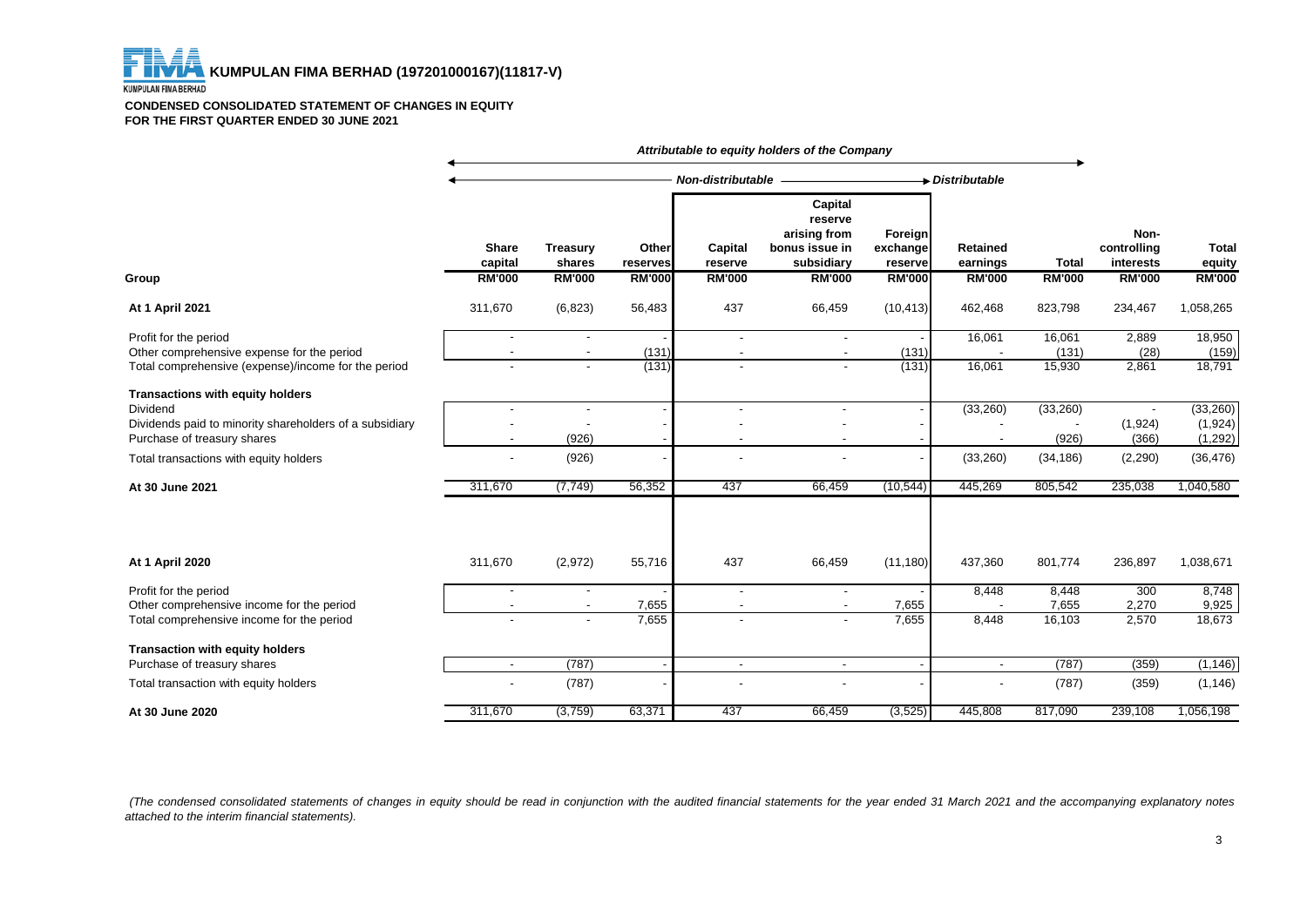## **CONDENSED CONSOLIDATED STATEMENT OF CASH FLOWS FOR THE FIRST QUARTER ENDED 30 JUNE 2021**

|                                                                                         | 3 months ended $-$ |                     |
|-----------------------------------------------------------------------------------------|--------------------|---------------------|
|                                                                                         | 30-06-2021         | 30-06-2020          |
|                                                                                         | <b>RM'000</b>      | <b>RM'000</b>       |
| <b>CASH FLOWS FROM OPERATING ACTIVITIES</b>                                             |                    |                     |
| Profit before tax                                                                       | 22,644             | 13,916              |
| Adjustments for:                                                                        |                    |                     |
| Depreciation of investment properties                                                   | 409                | 409                 |
| Depreciation for property, plant and equipment<br>Depreciation of right-of-use assets   | 6,950<br>4,298     | 7,944<br>2,909      |
| Fair value changes on biological assets                                                 | (561)              | (693)               |
| Net provision for impairment on trade and other receivables                             | 872                | 35                  |
| Interest expense                                                                        | 853                | 930                 |
| Profit income                                                                           | (414)              | (304)               |
| Interest income                                                                         | (1)                | (225)               |
| Distribution from financial investments                                                 | (724)              | (1,027)             |
| (Reversal of provision)/provision for retirement benefit obligation                     | (31)               | 213                 |
| Net reversal of provision for warranty                                                  | (388)              | (437)               |
| Net unrealised forex loss                                                               | 805                | 3,976               |
| Net gain on disposal of property, plant and equipment<br>Share of results of associates | (600)              | (13)<br>(52)        |
| Income from rent concession                                                             | (98)               |                     |
| Write back of inventories                                                               | (441)              | (122)               |
| Operating profit before working capital changes                                         | 33,573             | $\overline{27,459}$ |
| Increase in inventories                                                                 | (22, 521)          | (705)               |
| Increase in receivables                                                                 | (17, 256)          | (3, 135)            |
| Increase in payables                                                                    | 2,569              | 3,482               |
| Cash (used in)/generated from operations                                                | (3,635)            | 27,101              |
| Interest paid                                                                           | (252)              | (306)               |
| Taxes paid<br>Net cash (used in)/generated from operating activities                    | (882)<br>(4,769)   | (2,897)<br>23,898   |
|                                                                                         |                    |                     |
| <b>CASH FLOWS FROM INVESTING ACTIVITIES</b>                                             |                    |                     |
| Proceeds from disposal of property, plant and equipment                                 |                    | 13                  |
| Purchase of property, plant and equipment                                               | (4,042)            | (4,316)             |
| Acquisition of treasury shares                                                          | (926)              | (787)               |
| Profit income received                                                                  | 414                | 304                 |
| Interest income received<br>Distribution received from financial investment             | 724                | 225<br>1,027        |
| Payment for acquisition of land                                                         | (16, 015)          |                     |
| Net placement of financial investments                                                  | 47,264             | (47, 192)           |
| Net cash generated from/(used in) investing activities                                  | 27,420             | (50,726)            |
|                                                                                         |                    |                     |
| <b>CASH FLOWS FROM FINANCING ACTIVITIES</b>                                             |                    |                     |
| Net drawdown/(repayment) of borrowings                                                  | 1,345              | (608)               |
| Repayment of lease liabilities                                                          | (10, 382)          | (3,787)             |
| Dividend paid by a subsidiary to non-controlling interests                              | (1,924)            | (4, 395)            |
| Net cash used in financing activities                                                   | (10, 961)          |                     |
| NET INCREASE/(DECREASE) IN CASH AND CASH EQUIVALENTS                                    | 11,690             | (31, 223)           |
| EFFECT ON FOREIGN EXCHANGE RATE CHANGES IN CASH                                         |                    |                     |
| <b>AND CASH EQUIVALENTS</b>                                                             | 2,826              | 4,184               |
| CASH AND CASH EQUIVALENTS AT BEGINNING OF PERIOD                                        |                    |                     |
|                                                                                         | 116,497            | 124,329             |
| CASH AND CASH EQUIVALENTS AT END OF PERIOD                                              | 131,013            | 97,290              |
| <b>CASH AND CASH EQUIVALENTS COMPRISE:</b>                                              |                    |                     |
| Cash and bank balances                                                                  | 106,687            | 82,239              |
| Fixed deposits with financial institutions                                              | 24,326             | 15,051              |
|                                                                                         | 131,013            | 97,290              |
|                                                                                         |                    |                     |

(The condensed consolidated statement of cash flows should be read in conjunction with the audited financial statements for the *year ended 31 March 2021 and the accompanying explanatory notes attached to the interim financial statements).*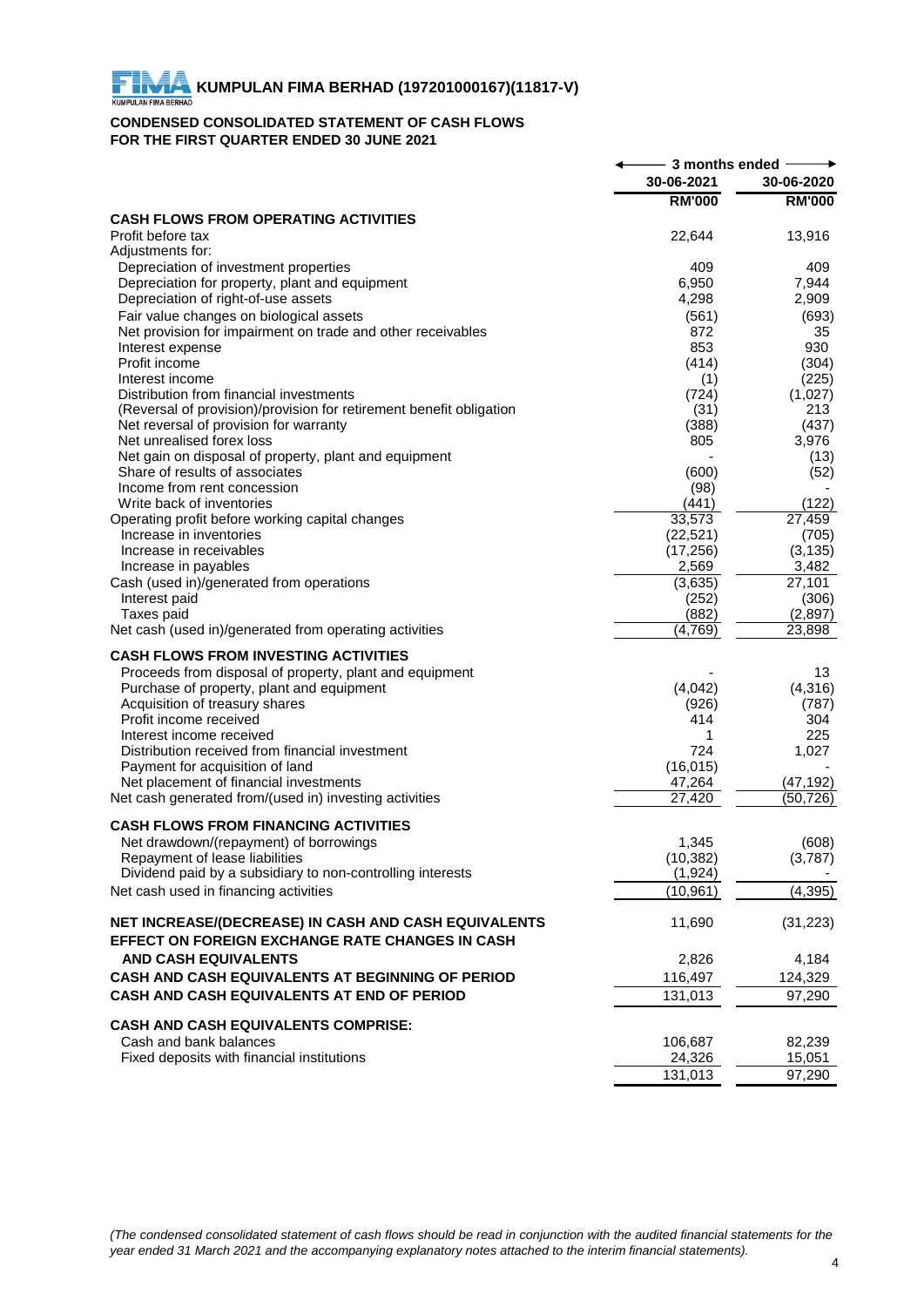

#### **NOTES TO THE QUARTERLY ANNOUNCEMENT FOR THE FIRST QUARTER ENDED 30 JUNE 2021**

#### **PART A - Explanatory notes pursuant to MFRS 134**

#### **A1. Accounting policies and basis of preparation**

The interim financial statements are unaudited and have been prepared in accordance with the requirements of MFRS 134: Interim Financial Reporting and paragraph 9.22 of the Listing Requirements of the Bursa Securities.

The interim financial statements should be read in conjunction with the audited financial statements for the year ended 31 March 2021. These explanatory notes attached to the interim financial statements provide an explanation of events and transactions that are significant to the understanding of the changes in the financial position and performance of the Group since the financial year ended 31 March 2021.

#### **A2. Changes in accounting policies**

#### **(a) Adoption of MFRSs, amendments to MFRSs and IC Interpretation**

The significant accounting policies adopted are consistent with those of the statutory financial statements for the financial year ended 31 March 2021 except for the adoption of the following new and revised Malaysian Financial Reporting Standards ("MFRSs"), Amendments to MFRSs and IC Interpretations.

On 1 April 2021, the Group adopted the following new and amended MFRSs and IC Interpretation:

- Amendments to MFRS 9, MFRS 139, MFRS 7, MFRS 4 and MFRS 16: Interest Rate Benchmark Reform Phase 2
- Amendments to MFRS 16: Covid-19-Related Rent Concessions beyond 30 June 2021

The adoption of the above standards and interpretation did not have a significant impact on the financial statements in the period of initial application.

#### **(b) Standards and Interpretations issued but not yet effective**

The Group has not early adopted the following new and amended MFRSs and IC Interpretations that are not yet effective:

| <b>Description</b>                                                                   | <b>Effective for</b><br>financial period<br>beginning<br>on or after |
|--------------------------------------------------------------------------------------|----------------------------------------------------------------------|
| Amendments to MFRS 3: Reference to Conceptual Framework                              | 1 January 2022                                                       |
| Amendments to MFRS 116: Property, Plant and Equipment - Proceeds before Intended Use | 1 January 2022                                                       |
| Amendments to MFRS 137: Onerous Contracts - Cost of Fulfilling a Contract            | 1 January 2022                                                       |
| Annual improvements to MFRS 2018 - 2020                                              | 1 January 2022                                                       |
| <b>MFRS 17: Insurance Contracts</b>                                                  | 1 January 2023                                                       |
| Amendments to MFRS 101: Classification of Liabilities as Current or Non-current      | 1 January 2023                                                       |
| Amendments to MFRS 101: Disclosure of Accounting Policies                            | 1 January 2023                                                       |
| Amendments to MFRS 108: Definition of Accounting Estimates                           | 1 January 2023                                                       |
| Amendments to MFRS 112: Deferred Tax related to Assets and Liabilities arising       |                                                                      |
| from a Single Transaction                                                            | 1 January 2023                                                       |
| Amendments to MFRS 10 and MFRS 128: Sales or Contribution of Assets                  |                                                                      |
| between an Investor and its Associate or Joint Venture                               | Deferred                                                             |

The directors expect that the adoption of the above standards and interpretations will have no material impact on the financial statements in the period of initial application.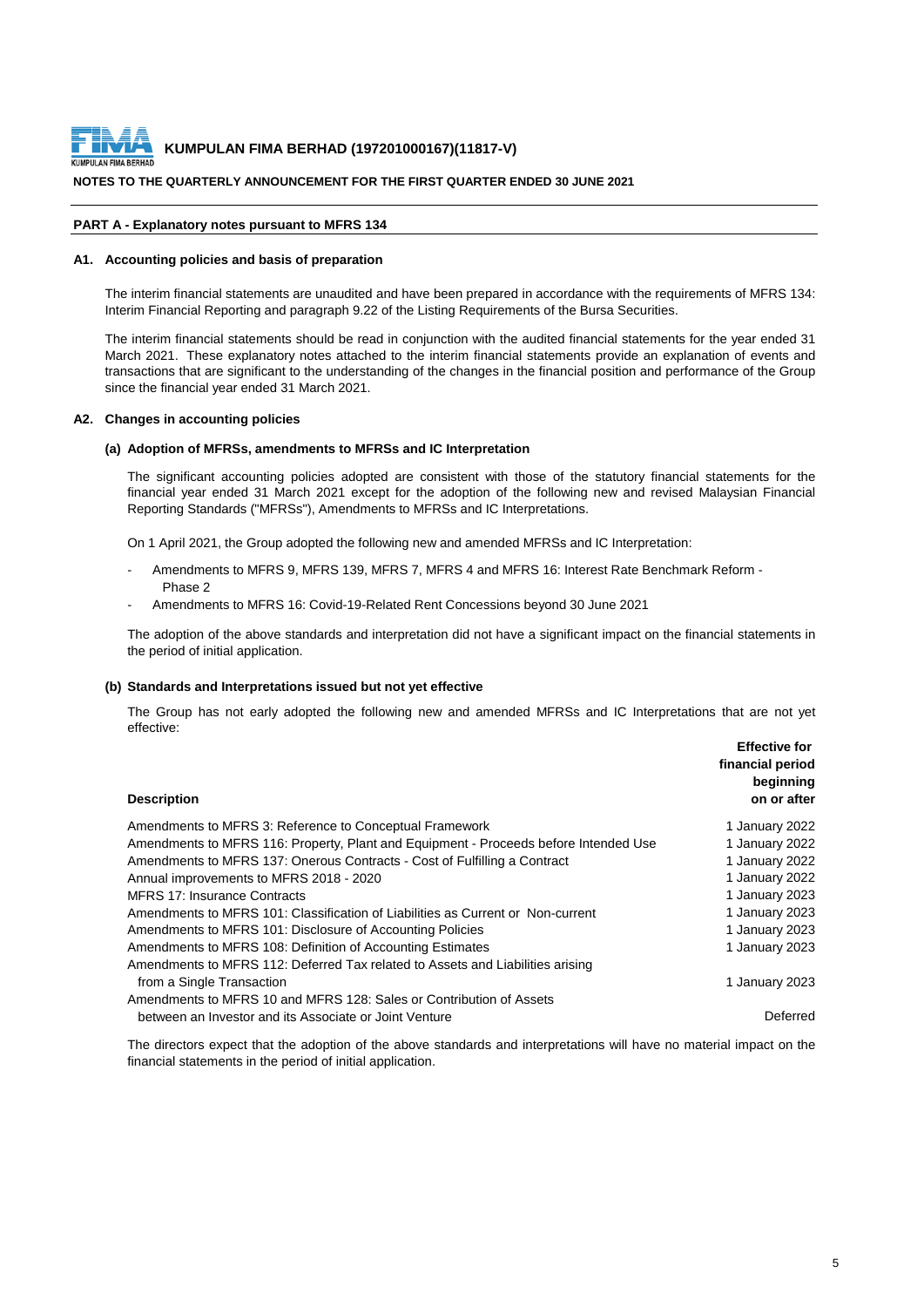

#### **NOTES TO THE QUARTERLY ANNOUNCEMENT FOR THE FIRST QUARTER ENDED 30 JUNE 2021**

#### **A3. Auditors' report on preceding annual financial statements**

The financial statements of the Group for the financial year ended 31 March 2021 were not subject to any audit qualification.

#### **A4. Seasonal and cyclical factors**

The operations of the Group are not affected by any seasonal or cyclical factors other than the manufacturing segment which is affected by cyclical changes in volumes of certain products whilst the plantation segment is affected by seasonal crop production, weather conditions and fluctuating commodity prices.

#### **A5. Unusual items affecting the financial statements**

There were no items affecting assets, liabilities, equity, net income or cash flows that are unusual because of their nature, size or incidence other than as disclosed in Note B10(2).

#### **A6. Changes in estimates**

There were no changes in estimates that have a material effect on the current quarter's results.

#### **A7. Issuances, cancellation, repurchases, resale and repayment of debts and equity securities**

Save as disclosed below, there were no issuances, cancellations, repurchases, resale and repayments of debts and equity securities for the current quarter.

During the current quarter, the Company repurchased 473,300 of its issued ordinary shares from open market at an average price of RM1.92. The total transaction paid for the repurchase including transaction costs was RM926,000. Of the total 282,231,600 issued ordinary shares, 4,807,700 shares are held as treasury shares by the Company.

#### **A8. Dividend paid**

There were no dividends paid in the current quarter (preceding year corresponding period: nil).

#### **A9. Segmental information**

#### **(i) Segmental revenue and results for business segments**

|                | <b>Quarter ended</b> |               | 3 months cumulative |               |  |
|----------------|----------------------|---------------|---------------------|---------------|--|
|                | 30-06-2021           | 30-06-2020    | 30-06-2021          | 30-06-2020    |  |
| <b>Revenue</b> | <b>RM'000</b>        | <b>RM'000</b> | <b>RM'000</b>       | <b>RM'000</b> |  |
| Manufacturing* | 13,164               | 21,322        | 13,164              | 21,322        |  |
| Plantation     | 32,367               | 28,812        | 32,367              | 28,812        |  |
| <b>Bulking</b> | 38,012               | 21,703        | 38,012              | 21,703        |  |
| Food           | 37,088               | 29,777        | 37,088              | 29,777        |  |
| <b>Others</b>  | 3,097                | 1,284         | 3,097               | 1,284         |  |
|                | 123,728              | 102,898       | 123,728             | 102,898       |  |
| Eliminations   | (1, 942)             | (130)         | (1, 942)            | (130)         |  |
|                | 121,786              | 102,768       | 121,786             | 102,768       |  |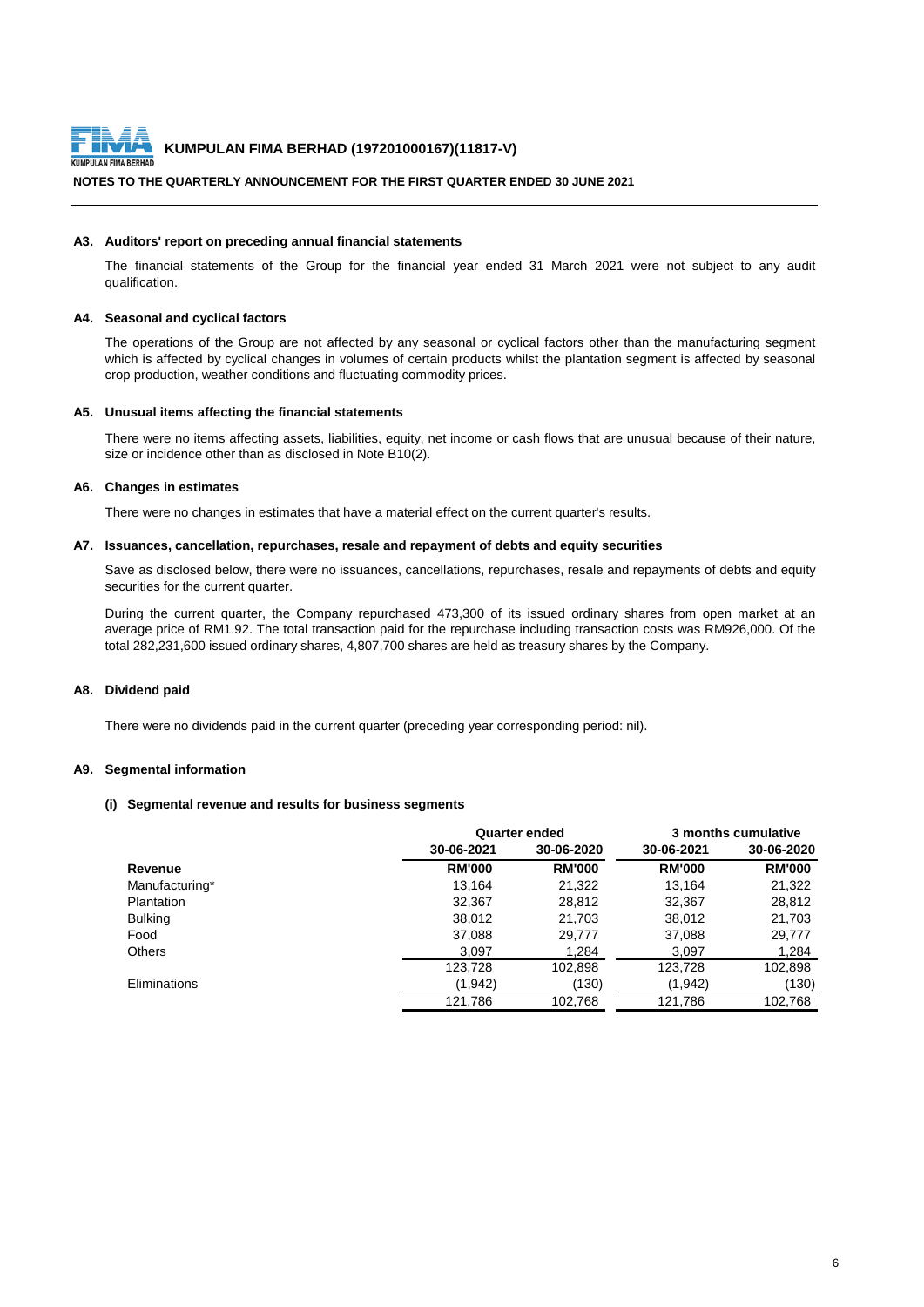

**NOTES TO THE QUARTERLY ANNOUNCEMENT FOR THE FIRST QUARTER ENDED 30 JUNE 2021**

# **A9. Segmental information (cont'd.)**

# **(i) Segmental revenue and results for business segments (cont'd.)**

|                          |               | <b>Quarter ended</b> |               | 3 months cumulative |
|--------------------------|---------------|----------------------|---------------|---------------------|
|                          | 30-06-2021    | 30-06-2020           | 30-06-2021    | 30-06-2020          |
| <b>Profit before tax</b> | <b>RM'000</b> | <b>RM'000</b>        | <b>RM'000</b> | <b>RM'000</b>       |
| Manufacturing*           | (855)         | 2,937                | (855)         | 2,937               |
| Plantation               | 8,235         | 990                  | 8,235         | 990                 |
| <b>Bulking</b>           | 15,288        | 10,879               | 15,288        | 10,879              |
| Food                     | 2,330         | 1,596                | 2,330         | 1,596               |
| <b>Others</b>            | (2,954)       | (2,538)              | (2,954)       | (2,538)             |
|                          | 22,044        | 13,864               | 22,044        | 13,864              |
| Associated companies     | 600           | 52                   | 600           | 52                  |
|                          | 22,644        | 13,916               | 22,644        | 13,916              |

\* Production and trading of security documents.

# **(ii) Geographical segments**

|                      |               | <b>Quarter ended</b> |               | 3 months cumulative |
|----------------------|---------------|----------------------|---------------|---------------------|
|                      | 30-06-2021    | 30-06-2020           | 30-06-2021    | 30-06-2020          |
| <b>Revenue</b>       | <b>RM'000</b> | <b>RM'000</b>        | <b>RM'000</b> | <b>RM'000</b>       |
| Malaysia             | 70,550        | 52,152               | 70,550        | 52,152              |
| Indonesia            | 16,783        | 21,531               | 16,783        | 21,531              |
| Papua New Guinea     | 36,395        | 29,215               | 36,395        | 29,215              |
|                      | 123,728       | 102,898              | 123,728       | 102,898             |
| Eliminations         | (1, 942)      | (130)                | (1, 942)      | (130)               |
|                      | 121,786       | 102,768              | 121,786       | 102,768             |
| Profit before tax    |               |                      |               |                     |
| Malaysia             | 14,158        | 9,013                | 14,158        | 9,013               |
| Indonesia            | 5,834         | 3,249                | 5,834         | 3,249               |
| Papua New Guinea     | 2,052         | 1,602                | 2,052         | 1,602               |
|                      | 22,044        | 13,864               | 22,044        | 13,864              |
| Associated companies | 600           | 52                   | 600           | 52                  |
|                      | 22,644        | 13,916               | 22,644        | 13,916              |
|                      |               |                      |               |                     |

|                               | 3 months cumulative         |                    |                       |                    |  |
|-------------------------------|-----------------------------|--------------------|-----------------------|--------------------|--|
|                               |                             |                    | <b>Preceding year</b> |                    |  |
|                               | <b>Current year to date</b> |                    | corresponding period  |                    |  |
| <b>Assets and liabilities</b> | 30-06-2021                  |                    | 30-06-2020            |                    |  |
|                               | <b>Assets</b>               | <b>Liabilities</b> | <b>Assets</b>         | <b>Liabilities</b> |  |
|                               | <b>RM'000</b>               | <b>RM'000</b>      | <b>RM'000</b>         | <b>RM'000</b>      |  |
| Malaysia                      | 1,562,617                   | 274,567            | 1,509,014             | 201,082            |  |
| Indonesia                     | 110,058                     | 17,979             | 110,357               | 16,155             |  |
| Papua New Guinea              | 165,270                     | 75,745             | 149,421               | 65,779             |  |
|                               | 1,837,945                   | 368,291            | 1,768,792             | 283,016            |  |
| Eliminations                  | (498,064)                   | (68,990)           | (496,644)             | (67,066)           |  |
|                               | 1,339,881                   | 299,301            | 1,272,148             | 215,950            |  |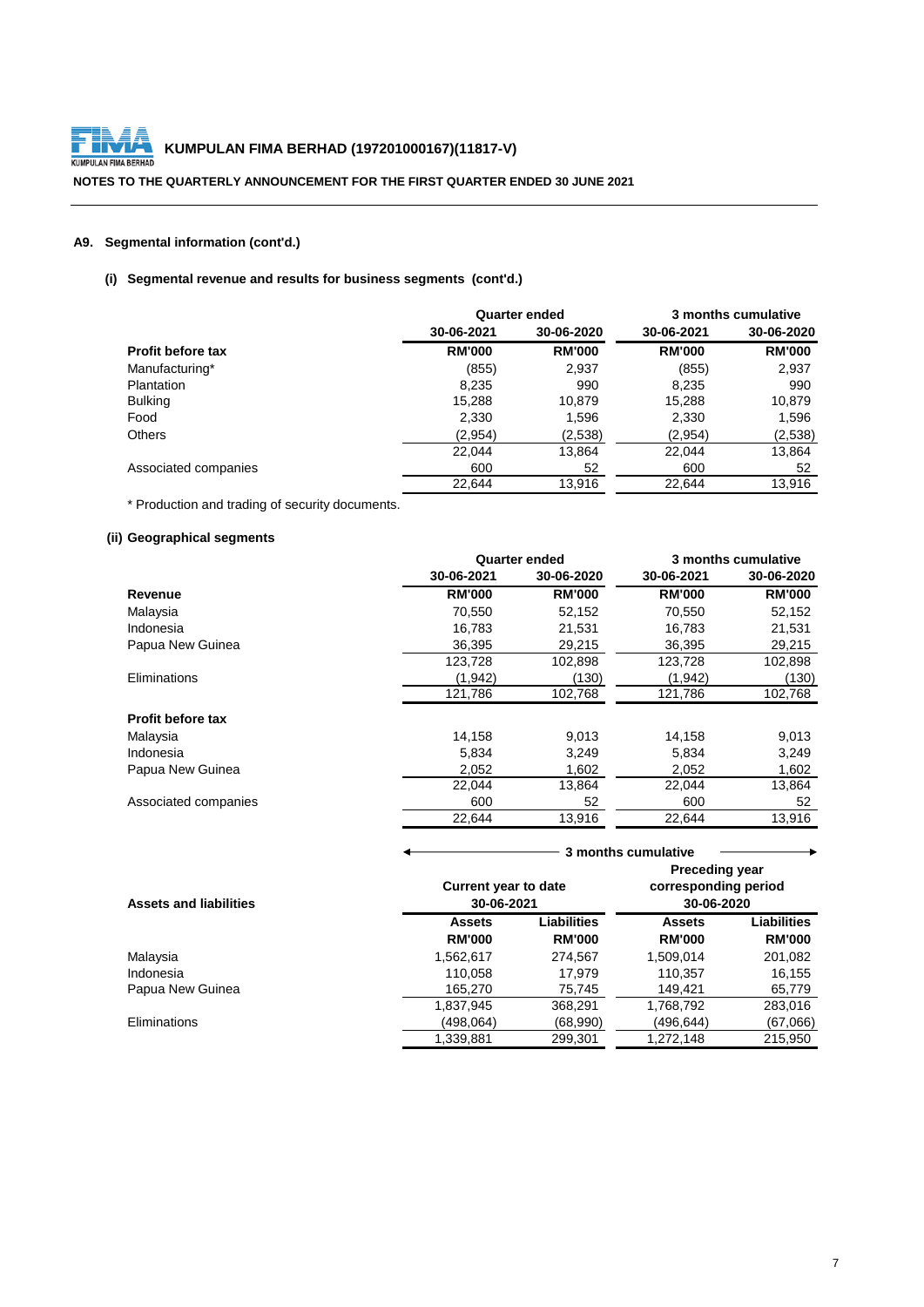

**NOTES TO THE QUARTERLY ANNOUNCEMENT FOR THE FIRST QUARTER ENDED 30 JUNE 2021**

### **A10. Profit before tax**

The following amounts have been included in arriving at profit before tax:

|                                                  | <b>Quarter ended</b> |               | 3 months cumulative |               |  |
|--------------------------------------------------|----------------------|---------------|---------------------|---------------|--|
|                                                  | 30-06-2021           | 30-06-2020    | 30-06-2021          | 30-06-2020    |  |
| Other income                                     | <b>RM'000</b>        | <b>RM'000</b> | <b>RM'000</b>       | <b>RM'000</b> |  |
| Profit income                                    | 414                  | 304           | 414                 | 304           |  |
| Interest income                                  |                      | 225           |                     | 225           |  |
| Distribution from financial investments          | 724                  | 1,027         | 724                 | 1,027         |  |
| Income from rent concession                      | 98                   |               | 98                  |               |  |
| <b>Operating expenses</b>                        |                      |               |                     |               |  |
| Depreciation                                     | 11,657               | 11,262        | 11,657              | 11,262        |  |
| Interest expense                                 | 853                  | 930           | 853                 | 930           |  |
| Unrealised foreign exchange loss                 | 805                  | 3,976         | 805                 | 3,976         |  |
| Realised forex exchange gain                     | (61)                 | (310)         | (61)                | (310)         |  |
| Net provision for impairment                     |                      |               |                     |               |  |
| on trade and other receivables                   | 872                  | 35            | 872                 | 35            |  |
| Net gain on disposal of property, plant          |                      |               |                     |               |  |
| and equipment                                    |                      | (13)          |                     | (13)          |  |
| Fair value changes on biological assets          | (561)                | (693)         | (561)               | (693)         |  |
| (Reversal of provision)/provision for retirement |                      |               |                     |               |  |
| benefit obligation                               | (31)                 | 213           | (31)                | 213           |  |
| Net reversal of provision for warranty           | (388)                | (437)         | (388)               | (437)         |  |
| Write back of inventories                        | (441)                | (122)         | (441)               | (122)         |  |

#### **A11. Subsequent events**

There were no material events subsequent to the end of the current quarter.

#### **A12. Inventories**

During the quarter, there was no significant write down or write back of inventories except as disclosed in Note A10 above.

#### **A13. Changes in the composition of the Group**

There were no changes in the composition of the Group for the current quarter and financial period to date.

## **A14. Changes in contingent liabilities**

There were no additional contingent liabilities during the current quarter, except as disclosed in Note B10 herein.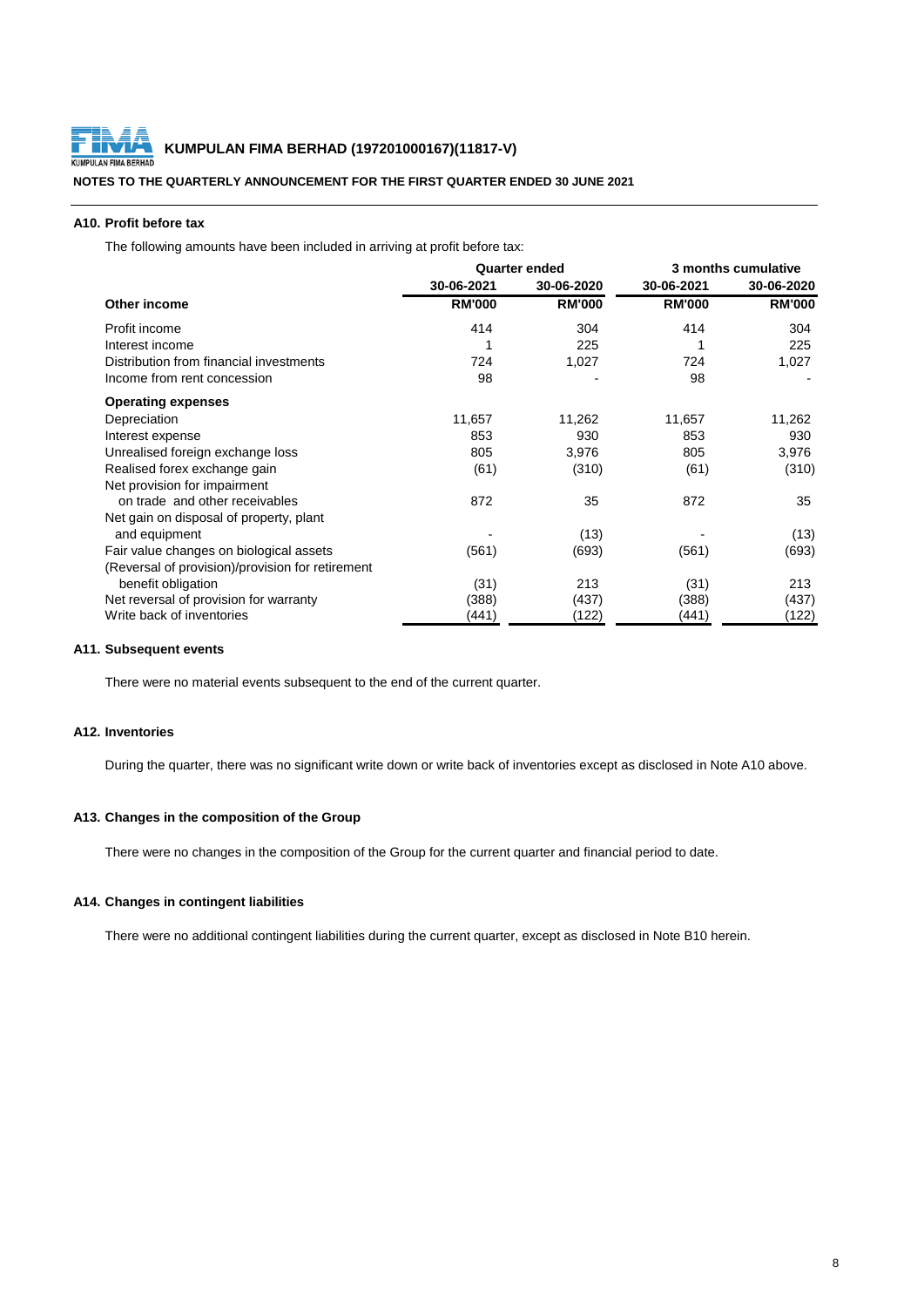

#### **NOTES TO THE QUARTERLY ANNOUNCEMENT FOR THE FIRST QUARTER ENDED 30 JUNE 2021**

#### **A15. Significant acquisition of property, plant and equipment**

For the period under review, the Group's acquisitions of property, plant and equipment are as follows :

|                                                      | <b>Current year</b> |
|------------------------------------------------------|---------------------|
|                                                      | to date             |
|                                                      | <b>RM'000</b>       |
| Plant and machinery                                  | 648                 |
| Vehicles                                             | 48                  |
| Equipment, furniture and fittings and motor vehicles | 601                 |
| Bearer plants and infrastructure                     | 2,163               |
| Work in progress                                     | 582                 |
|                                                      | 4,042               |

#### **A16. Capital commitments**

The amount of commitments not provided for in the interim financial statements as at 31 March 2021 were as follows:

|                               | <b>Current year</b> |
|-------------------------------|---------------------|
|                               | to date             |
|                               | <b>RM'000</b>       |
| Property, plant and equipment |                     |
| - Approved and contracted for | 13,281              |

## **A17. Related party transactions**

The Group's related party transactions during the financial period were as follows:

|                                                                  | <b>Current year</b> |
|------------------------------------------------------------------|---------------------|
|                                                                  | to date             |
|                                                                  | <b>RM'000</b>       |
| Transactions with subsidiaries                                   |                     |
| - Fima Corporation Berhad - Rental expenses payable              | 219                 |
| - Fima Corporation Berhad - Management fees receivable           | 348                 |
| - Fima Corporation Berhad - Services payable                     | 60                  |
| - Pineapple Cannery of Malaysia Sendirian Berhad - Rental income | 85                  |
| - International Food Corporation - Sales of fish                 | 1,813               |
| - International Food Corporation - Interest receivable           | 439                 |
| Transactions with related parties*                               |                     |
| - BHR Enterprise Sdn. Bhd. - Services payable                    | 30                  |
| - PT Pohon Emas Lestari - Purchase of fresh fruit bunch          | 2,151               |
| - TD Technologies Sdn. Bhd. - Services payable                   | 28                  |
| - Nationwide Express Courier Services Berhad - Rental income     | 18                  |

\*Related parties by virture of common shareholders/common directors.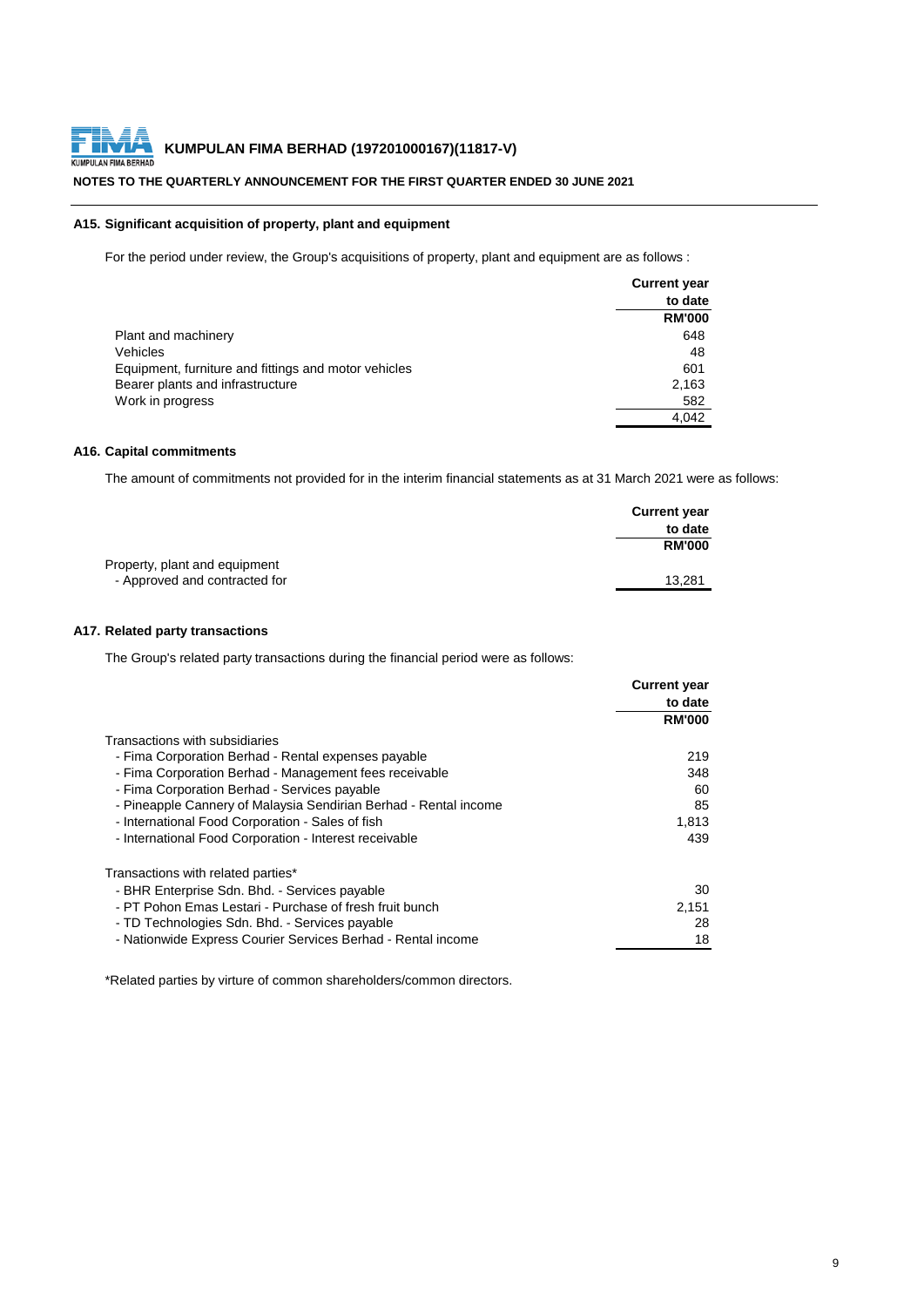

| <b>PART B - Bursa Securities Listing Requirements</b> |  |  |
|-------------------------------------------------------|--|--|
|-------------------------------------------------------|--|--|

#### **B1. Review of performance**

#### **Group Performance**

|                   | <b>Current</b> | <b>Previous</b> |          |      |
|-------------------|----------------|-----------------|----------|------|
| (RM Million)      | YTD            | YTN             | Variance | %    |
| Revenue           | 121.79         | 102.77          | 19.02    | 18.5 |
| Profit before tax | 22.64          | 13.92           | 8.72     | 62.6 |

Group revenue for the first quarter ended 30 June 2021 increased by 18.5% to RM121.79 million as compared to RM102.77 million recorded in the corresponding period last year. Higher revenue by RM19.02 million was mainly attributed to the increase in revenue generated by bulking, food and plantation division.

In line with higher revenue, Group profit before tax ("PBT") has improved by 62.6% to RM22.64 million as compared to the same period last year.

The performance of each business division is as follows:

#### **Manufacturing Division**

|                          | <b>Current</b> | <b>Previous</b> |          |         |
|--------------------------|----------------|-----------------|----------|---------|
| (RM Million)             | YTD            | YTN             | Variance | %       |
| Revenue                  | 13.16          | 21.32           | (8.16)   | (38.3)  |
| (Loss)/profit before tax | (0.86)         | 2.94            | (3.80)   | (129.3) |

Revenue from **Manufacturing Division** recorded a decrease by 38.3% or RM8.16 million to RM13.16 million from RM21.32 million last year, mainly contributed by lower sales volume for most of the products. On the back of lower revenue, coupled with lower distribution from financial investments, the division has recorded a pre-tax loss of RM0.86 million in the first quarter.

#### **Plantation Division**

|                                | <b>Current</b> | <b>Previous</b> |                 |         |
|--------------------------------|----------------|-----------------|-----------------|---------|
| (RM Million)                   | <b>YTD</b>     | YTD             | <b>Variance</b> | %       |
| <b>Revenue</b>                 |                |                 |                 |         |
| Indonesia                      |                |                 |                 |         |
| - Crude palm oil (CPO)         | 16.78          | 19.27           | (2.49)          | (12.9)  |
| - Crude palm kernel oil (CPKO) |                | 2.26            | (2.26)          | (100.0) |
| Malaysia                       |                |                 |                 |         |
| - Fresh fruit bunch (FFB)      | 15.19          | 6.71            | 8.48            | 126.4   |
| - Pineapple                    | 0.40           | 0.57            | (0.17)          | (29.8)  |
| <b>Total</b>                   | 32.37          | 28.81           | 3.56            | 12.4    |
| <b>Profit before tax</b>       | 8.24           | 0.99            | 7.25            | 732.3   |
| FFB produced (mt)              | 61,533         | 56,910          | 4,623           | 8.1     |
| CPO produced (mt)              | 9,287          | 11,056          | (1,769)         | (16.0)  |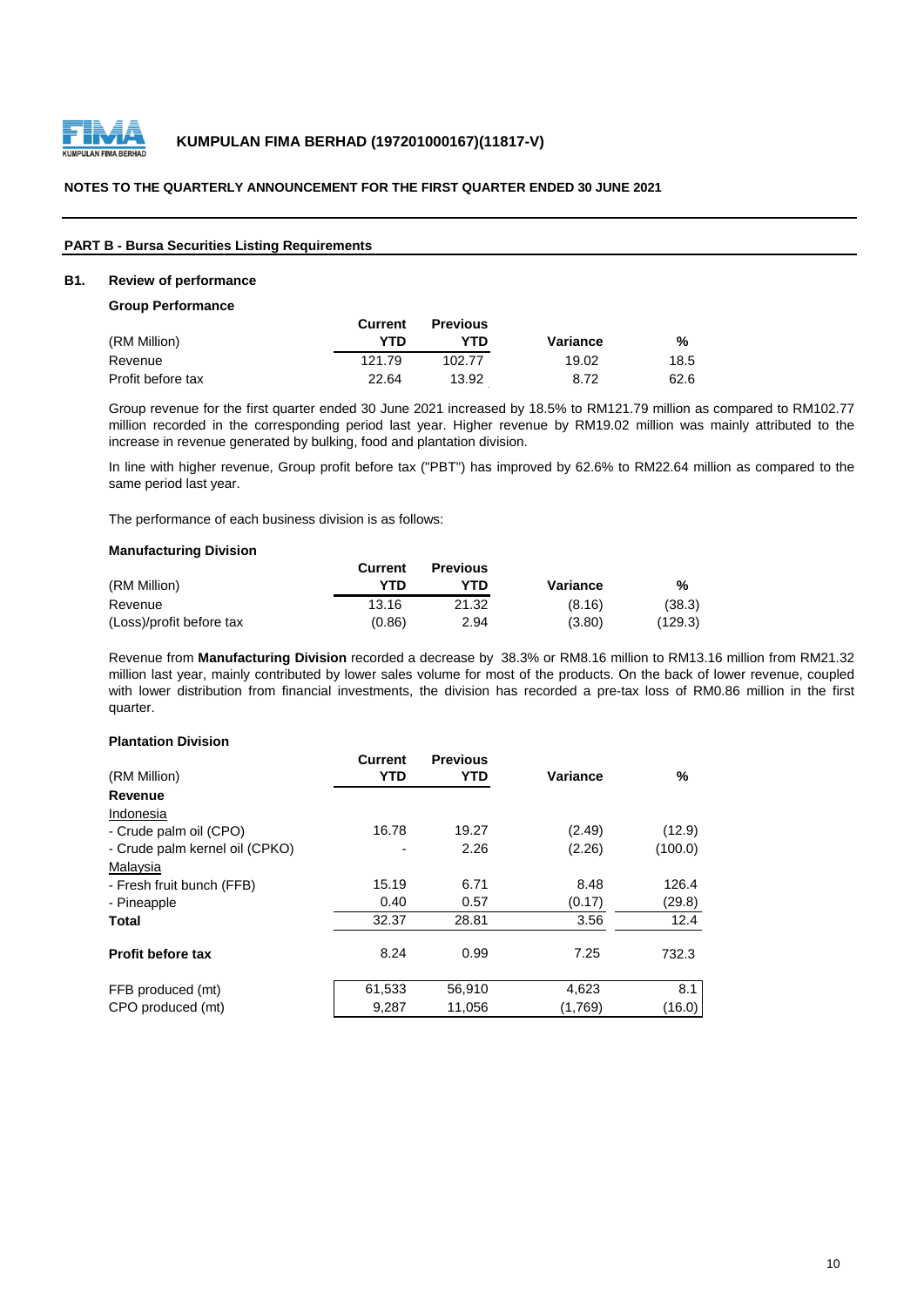

#### **B1. Review of performance (cont'd.)**

| <b>Plantation Division (cont'd.)</b> |                          |                        |                 |               |
|--------------------------------------|--------------------------|------------------------|-----------------|---------------|
|                                      | <b>Current</b><br>YTD    | <b>Previous</b><br>YTD | <b>Variance</b> | $\frac{9}{6}$ |
| <b>Sales Quantity (mt)</b>           |                          |                        |                 |               |
| - CPO                                | 6,048                    | 8,299                  | (2,251)         | (27.1)        |
| - CPKO                               | $\overline{\phantom{0}}$ | 735                    | (735)           | (100.0)       |
|                                      |                          |                        |                 |               |

#### **Total Group's Hectarage**

| Palm profiles (ha) |          |          |
|--------------------|----------|----------|
| - Mature           | 13,390.9 | 12,943.6 |
| - Immature         | 1,170.3  | 1,762.1  |
| Total planted area | 14,561.2 | 14,705.7 |

Revenue from **Plantation Division** recorded an improvement by RM3.56 million to RM32.37 million as compared to the same period last year, mainly attributable to higher CPO price and FFB produced by plantation estates in Malaysia for the current period. On the back of higher revenue, the division PBT has increased by RM7.25 million to RM8.24 million as compared to last year.

Plantation estates in Malaysia which are presently in the development phase and partially mature registered a total pre-tax loss of RM0.94 million as compared to RM3.04 million pre-tax loss recorded in the corresponding period last year.

#### **Bulking Division**

|                   | <b>Current</b> | <b>Previous</b> |          |      |
|-------------------|----------------|-----------------|----------|------|
| (RM Million)      | YTN            | <b>YTD</b>      | Variance | %    |
| Revenue           | 38.01          | 21.70           | 16.31    | 75.2 |
| Profit before tax | 15.29          | 10.88           | 4.41     | 40.5 |

**Bulking Division** has recorded higher revenue of RM16.31 million or 75.2% to RM38.01 million as compared to last year, mainly attributable to the increase in sales of palm methyl ester ("PME") from biodiesel operation, as well as higher contribution from edible oil products. On the back of higher revenue, PBT has recorded an improvement of RM4.41 million to RM15.29 million as compared to the same period last year.

| <b>Food Division</b>   |                       |                        |                 |      |
|------------------------|-----------------------|------------------------|-----------------|------|
| (RM Million)           | <b>Current</b><br>YTD | <b>Previous</b><br>YTD | <b>Variance</b> | %    |
| <b>Revenue</b>         |                       |                        |                 |      |
| Papua New Guinea (PNG) | 36.40                 | 29.22                  | 7.18            | 24.6 |
| Malaysia               | 0.69                  | 0.56                   | 0.13            | 23.2 |
|                        | 37.09                 | 29.78                  | 7.31            | 24.5 |
| Profit before tax      | 2.33                  | 1.60                   | 0.73            | 45.6 |

**Food Division**'s revenue increased by RM7.31 million (or 24.5%) to RM37.09 million, as compared to RM29.78 million recorded in the previous financial year. The improvement in revenue was mainly attributable to the higher sales of mackerel, tuna loin and local canned tuna products. In line with higher revenue, the Division's PBT rose to RM2.33 million from RM1.60 million recorded in previous year.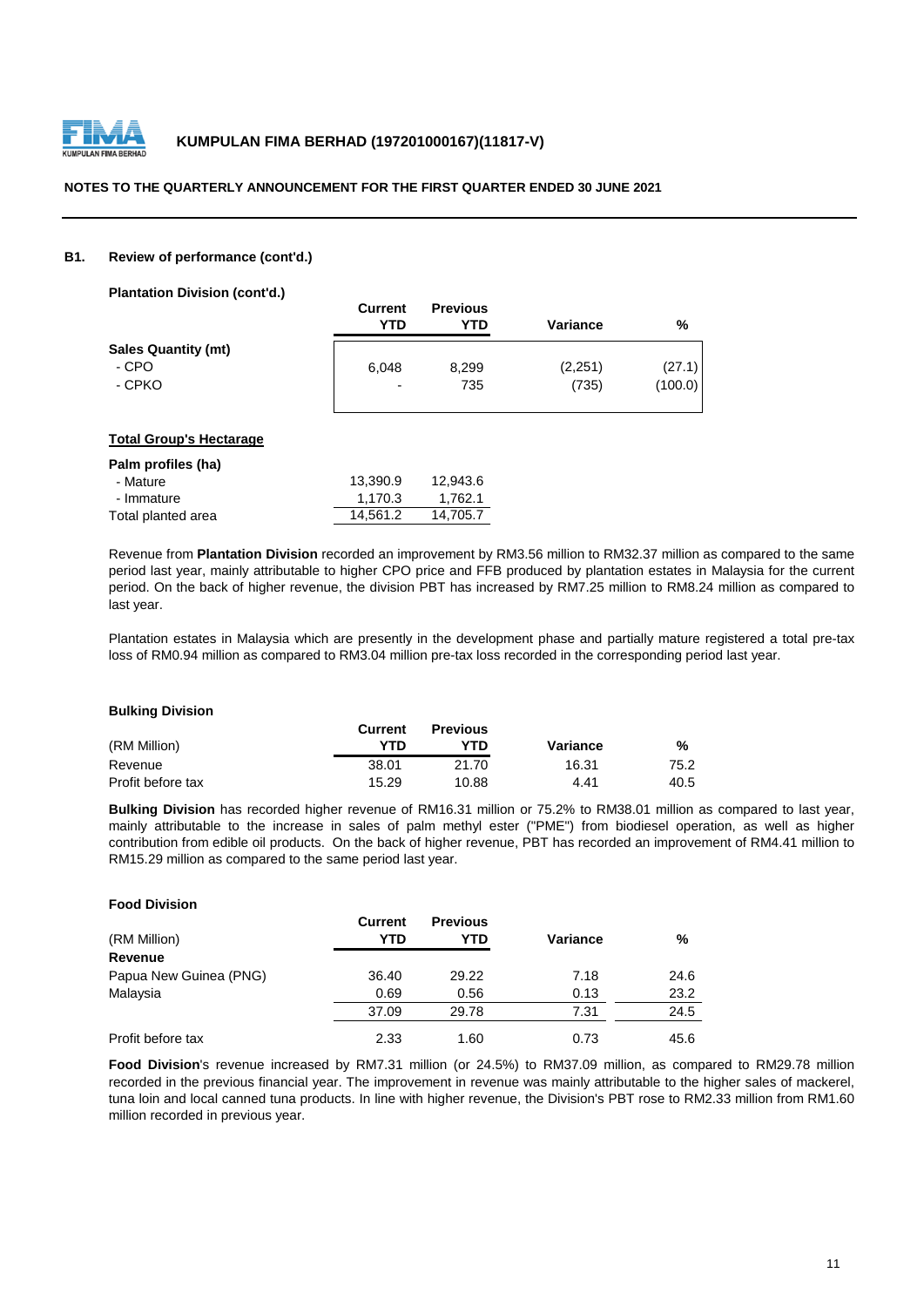

#### **B2. Comparison with preceding quarter's results**

|  | <b>Group Performance</b> |  |
|--|--------------------------|--|
|--|--------------------------|--|

|                   | QTR 1   | OTR 4   |          |        |
|-------------------|---------|---------|----------|--------|
| (RM Million)      | FY 2022 | FY 2021 | Variance | %      |
| Revenue           | 121.79  | 120.12  | 1.67     | 1.4    |
| Profit before tax | 22.64   | 27.45   | (4.81)   | (17.5) |

The Group revenue increased by RM1.67 million to RM121.79 million as compared to the preceding quarter, as a result of higher revenue contribution by bulking division.

Despite this, the Group PBT has decreased by RM4.81 million to RM22.64 million as compared to RM27.45 million recorded in the preceding quarter.

The performance of each business division is as follows:

#### **Manufacturing Division**

|                          | QTR 1   | OTR <sub>4</sub> |          |         |
|--------------------------|---------|------------------|----------|---------|
| (RM Million)             | FY 2022 | FY 2021          | Variance | %       |
| Revenue                  | 13.16   | 20.64            | (7.48)   | (36.2)  |
| (Loss)/profit before tax | (0.86)  | 2.51             | (3.37)   | (134.3) |

**Manufacturing Division**'s revenue decreased by RM7.48 million to RM13.16 million in the current quarter, mainly due to lower sales volume for most of the products. In line with lower revenue coupled with lower reversal of provision for warranty, the division recorded a pre-tax loss of RM0.86 million as compared to RM2.51 million pre-tax profit in the preceeding quarter.

#### **Plantation Division**

| (RM Million)               | QTR <sub>1</sub><br>FY 2022 | QTR4<br>FY 2021 | <b>Variance</b> | $\%$    |
|----------------------------|-----------------------------|-----------------|-----------------|---------|
| <b>Revenue</b>             |                             |                 |                 |         |
| Indonesia                  |                             |                 |                 |         |
| - CPO                      | 16.78                       | 19.59           | (2.81)          | (14.3)  |
| - CPKO                     | -                           | 5.06            | (5.06)          | (100.0) |
| Malaysia                   |                             |                 |                 |         |
| - Fresh fruit bunch        | 15.19                       | 11.79           | 3.40            | 28.8    |
| - Pineapple                | 0.40                        | 0.47            | (0.07)          | (14.9)  |
| <b>Total</b>               | 32.37                       | 36.91           | (4.54)          | (12.3)  |
| <b>Profit before tax</b>   | 8.24                        | 11.48           | (3.24)          | (28.2)  |
| CPO produced (mt)          | 9,287                       | 8,329           | 958             | 11.5    |
| <b>Sales Quantity (mt)</b> |                             |                 |                 |         |
| - CPO                      | 6,048                       | 7,841           | (1,793)         | (22.9)  |
| - CPKO                     |                             | 953             | (953)           | (100.0) |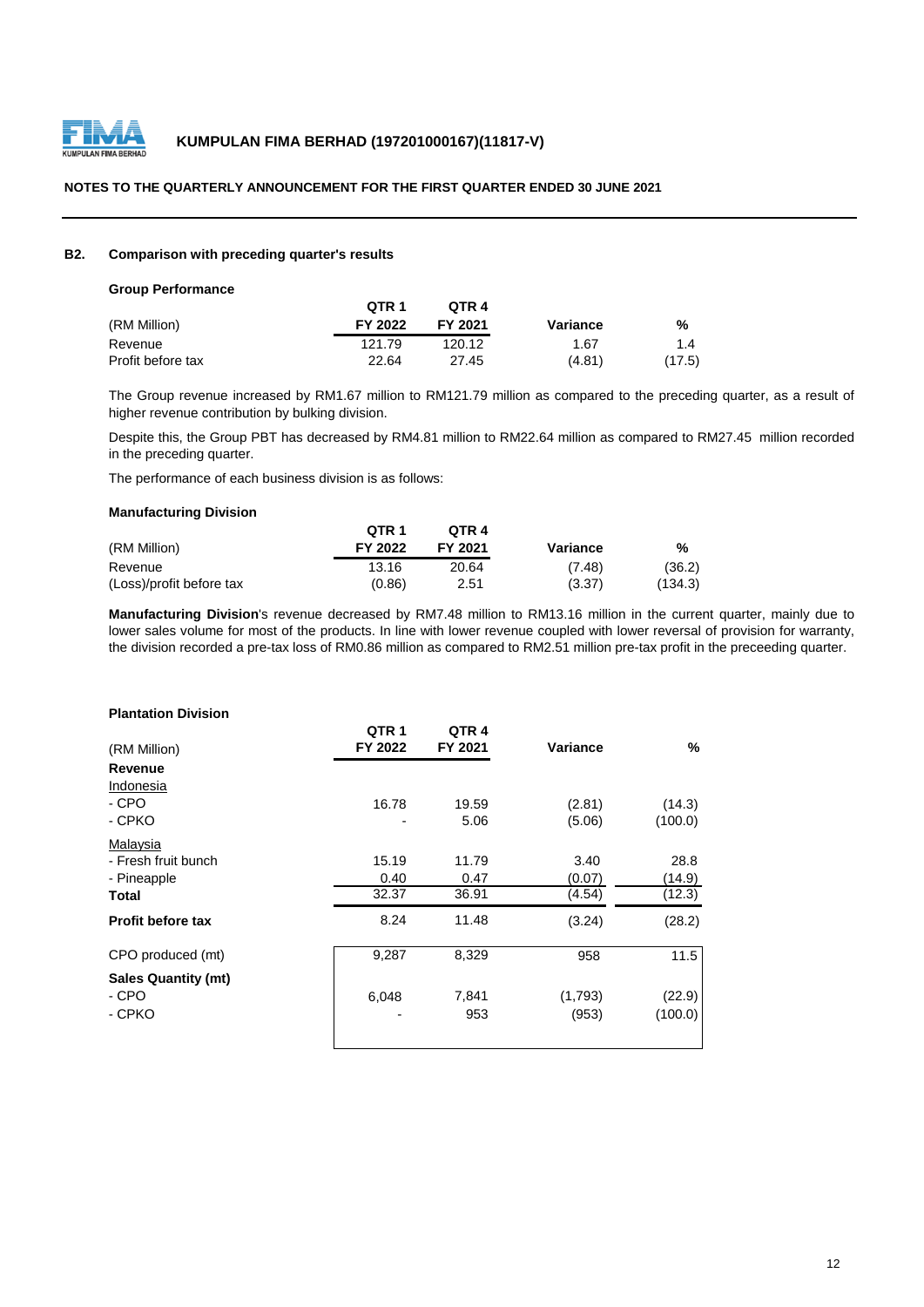

#### **B2. Comparison with preceding quarter's results (cont'd.)**

#### **Plantation Division (cont'd.)**

**Plantation Division** has posted a lower revenue in the current quarter by RM4.54 million (or 12.3%) to RM32.37 million, as compared to RM36.91 million in the preceding quarter mainly attributable to lower sales volume of CPO and no sales for CPKO. On the back of lower revenue coupled with higher depreciation charged, the Division has posted a lower PBT by RM3.24 million during the current quarter.

#### **Bulking Division**

|                   | QTR 1          | OTR <sub>4</sub> |          |      |
|-------------------|----------------|------------------|----------|------|
| (RM Million)      | <b>FY 2022</b> | FY 2021          | Variance | %    |
| Revenue           | 38.01          | 25.62            | 12.39    | 48.4 |
| Profit before tax | 15.29          | 10.10            | 5.19     | 51.4 |

Revenue from **Bulking Division** of RM38.01 million has improved by 48.4% or RM12.39 million as compared to the preceding quarter, mainly contributed by sales of PME product from its biodiesel operation and stronger contribution by edible oil products. In line with higher revenue , the Division posted an increase in PBT by RM5.19 million to RM15.29 million in the current quarter, as compared to RM10.10 million recorded in previous quarter.

#### **Food Division**

| (RM Million)      | QTR <sub>1</sub><br>FY 2022 | QTR4<br>FY 2021 | <b>Variance</b> | %      |
|-------------------|-----------------------------|-----------------|-----------------|--------|
| <b>Revenue</b>    |                             |                 |                 |        |
| <b>PNG</b>        | 36.40                       | 37.06           | (0.66)          | (1.8)  |
| Malaysia          | 0.69                        | 0.59            | 0.10            | 16.9   |
|                   | 37.09                       | 37.65           | (0.56)          | (1.5)  |
| Profit before tax | 2.33                        | 3.61            | (1.28)          | (35.5) |

**Food Division** has recorded a marginal decrease in revenue by 1.5% to RM37.09 million during the current quarter, attributable to lower sales volume for the tuna products. In line with decrease in revenue by the Division, its PBT has slipped to RM2.33 million in the current quarter.

#### **B3. Prospects**

**Manufacturing Division** - The division will continue its concerted efforts to develop new products and solutions to complement its existing products.

**Plantation Division -** The overall performance of the oil palm production and processing is very much influenced by the direction of palm oil prices and our estates' yield. Nevertheless, we will remain focused in improving our efficiency and productivity in oil palm plantation operation and optimising production cost.

**Bulking Division -** The demand for storage is expected to be satisfactory. The division is looking at securing more long term contracts with customers as well as handling higher margin products.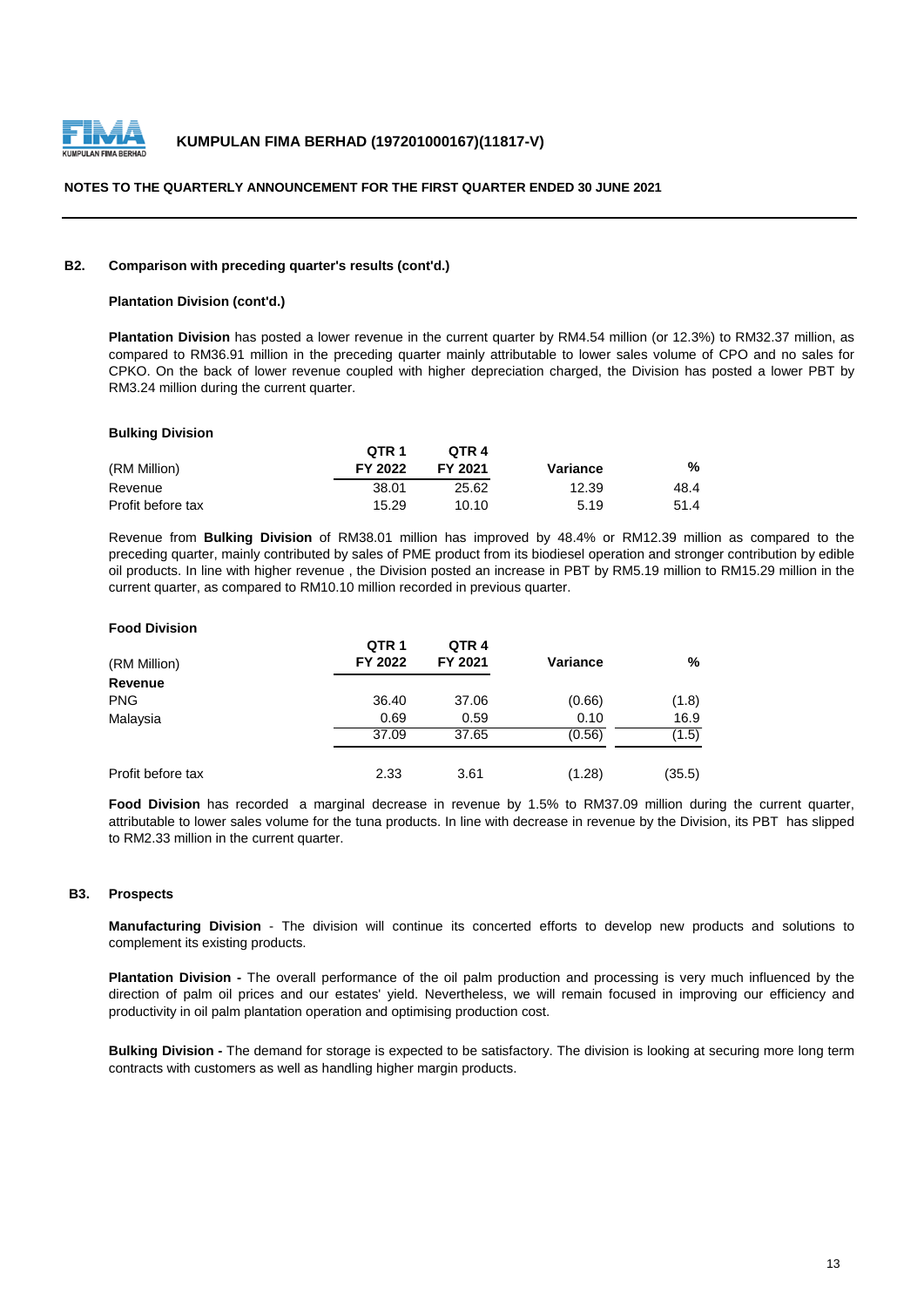

#### **B3. Prospects (cont'd.)**

**Food Division** faces many challenges ahead, particularly in Papua New Guinea where the division's main operation is located, amidst intense market competition from cheaper imported products and currency fluctuation. The division will continue to focus on operational efficiency, productivity and margin improvements, and cost control as well as emphasising on quality, service and delivery.

We expect the challenging environment to remain in the current financial year due to world outbreak of COVID-19 pandemic. Certain division is expecting lesser demand in its products and disruption on supply chain. In addition, fluctuations in exchange rates and commodity prices will influence the Group's financial performance and position.

#### **B4. Explanatory notes on variances with profit forecasts or profit guarantees**

The Group did not issue any profit forecast and/or profit guarantee to the public.

#### **B5. Income tax expense**

|                | <b>Current</b> |
|----------------|----------------|
| <b>Current</b> | year           |
| quarter        | to date        |
| 30-06-2021     | 30-06-2021     |
| <b>RM'000</b>  | <b>RM'000</b>  |
| 3,694          | 3,694          |

The effective tax rate on the Group's profit to date is lower than the statutory tax rate mainly due to overprovision in prior year tax expense.

#### **B6. Profits/(losses) on sale of unquoted investments and/or properties**

There were no sale of unquoted investments and/or properties during the current quarter.

#### **B7. Purchase or disposal of quoted securities**

There were no purchase or disposal of quoted securities during the current quarter.

#### **B8. Corporate proposals**

#### **(a) Status of corporate proposal** There are no corporate proposals announced but not completed at the date of this report.

## **(b) Utilisation of proceeds raised from any corporate proposal** Not applicable.

#### **B9. Borrowings and debt securities**

|                             | As at         | As at<br>31-03-2021<br><b>RM'000</b> |
|-----------------------------|---------------|--------------------------------------|
|                             | 30-06-2021    |                                      |
|                             | <b>RM'000</b> |                                      |
| Secured:                    |               |                                      |
| <b>Current</b>              |               |                                      |
| Bankers' acceptance         | 3,846         | 4,717                                |
| Short term revolving credit | 35,891        | 33,675                               |
|                             | 39,737        | 38,392                               |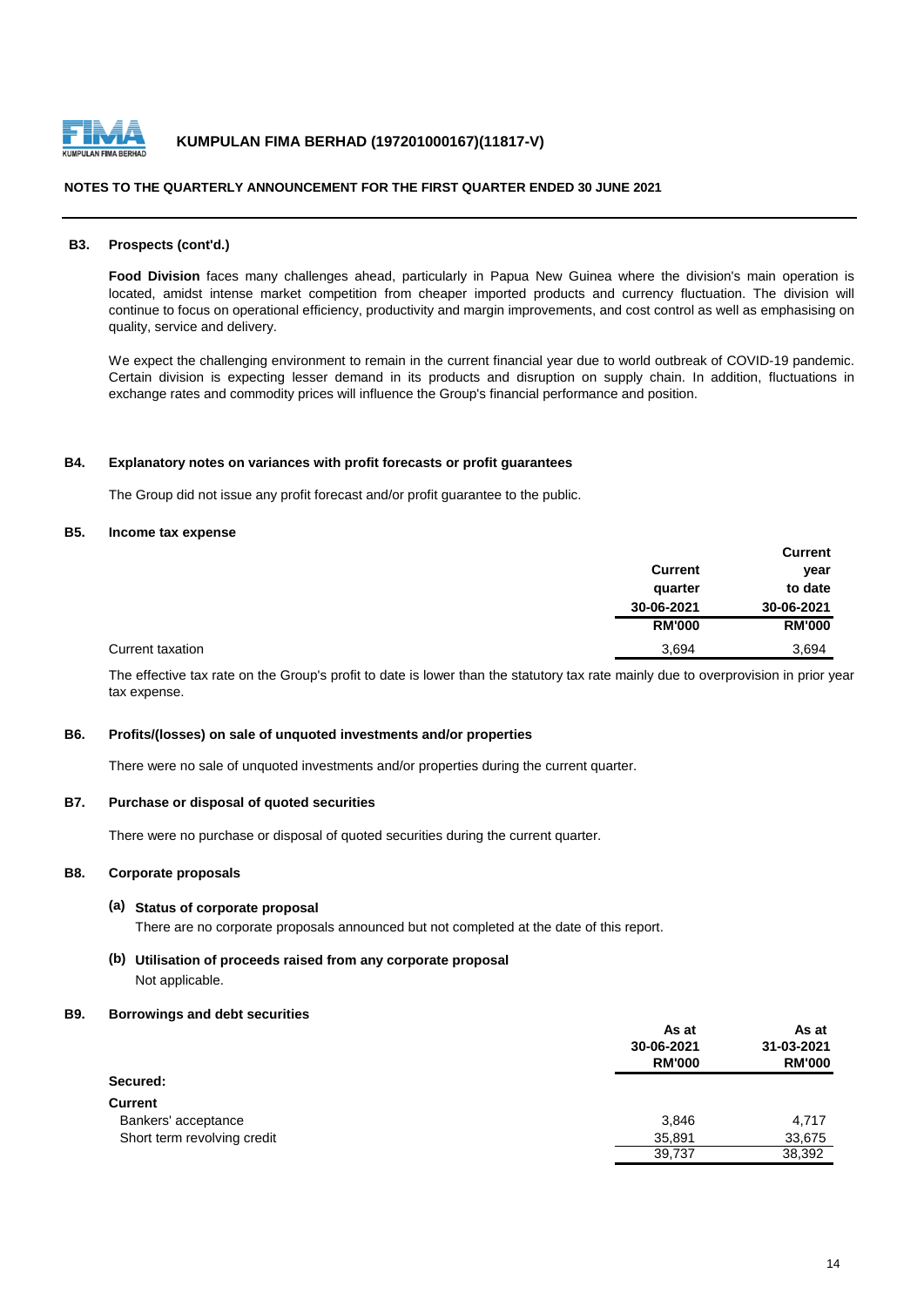

#### **NOTES TO THE QUARTERLY ANNOUNCEMENT FOR THE FIRST QUARTER ENDED 30 JUNE 2021**

#### **B10. Changes in material litigations**

Except for the following, there were no other changes in material litigation since the date of the last annual statement of financial position:

1. On 30 July 2018, a subsidiary, FimaCorp announced that its wholly owned subsidiary, Percetakan Keselamatan Nasional Sdn. Bhd. ("the Plaintiff"), has on the same day, commenced a High Court action against Datasonic Technologies Sdn. Bhd. ("the Defendant").

The claim is for a sum of RM24,975,000.00 (excluding interest and cost) ("Outstanding Amount"), being the amount due and owing by the Defendant to the Plaintiff for 1.5 million Malaysian passport booklets which were supplied by the Plaintiff to the Defendant.

At the request of the Defendant during the case management on 3 October 2018, the Plaintiff agreed to attempt mediation with the aim of arriving at an amicable resolution. The mediation took place on 17 October 2018 and 19 October 2018. However, the parties could not reach a resolution.

On 19 April 2019, FimaCorp announced that the settlement negotiation between the parties have failed. Accordingly, the High Court Judge has fixed the matter for case management on 13 May 2019 (for compliance with pre-trial directions) and trial on 12 July 2019, 9 August 2019, 8 January 2020 and 9 January 2020.

During the case management on 31 May 2019, the High Court Judge has directed the parties to appear before her on 12 July 2019 as a final attempt to explore settlement as requested by DTSB. However, the settlement negotiation and mediation between the parties have failed. The trial dates have been fixed for 9 and 10 November 2020. The next case management has been fixed on 9 October 2020.

On 7 August 2020, the Company announced that the High Court Judge has dismissed PKN's amendment application with costs. Further, the High Court Judge has directed the parties to comply with pre-trial directions.

The High Court has vacated the trial date on 9 November 2020 in light that the Conditional Movement Control Order had been extended up to the said date. The trial date on 10 November 2020 is maintained. The High Court has subsequently vacated the trial date on 10 November 2020 and the said date has been converted to case management instead.

During the case management on 26 February 2021, the High Court has fixed the new trial dates for this matter on 23, 24 and 25 August 2021.

This civil suit is not expected to have any material impact on the financial and operational position of the Company.

2. (a) On 13 May 2003, the Badan Pertanahan Nasional Provinsi Kalimantan Timur issued a certificate, Hak Guna Usaha ("HGU") providing PT Nunukan Jaya Lestari ("PTNJL") a right to use a land covering a total size of 19,974 hectares ("Total Parcel") identifiable as No. 1/Nunukan Barat for the purposes of plantation. The HGU is set to expire on 12 May 2038.

Notwithstanding the HGU, the Menteri Agraria dan Tata Ruang/Kepala Badan Pertanahan Nasional ("BPN") vide letter dated 25 July 2016 ("Ministerial Order") informed PTNJL among others, of the following:

- there were administrative irregularities performed by officer(s) of the Badan Pertanahan Nasional Provinsi Kalimantan Timur in respect of the HGU. Due to these irregularities, it was identified that 17,164 hectares ("Irregular Parcel") of the Total Parcel is delineated for forestry.
- a third party situated adjacent to the Total Parcel ("Third Party") has requested to revise/amend the HGU as there are overlaps between the Total Parcel with the Third Party's interests on the land pursuant to their operating permits (approximately 3,500 hectares) ("Overlapping Parcel").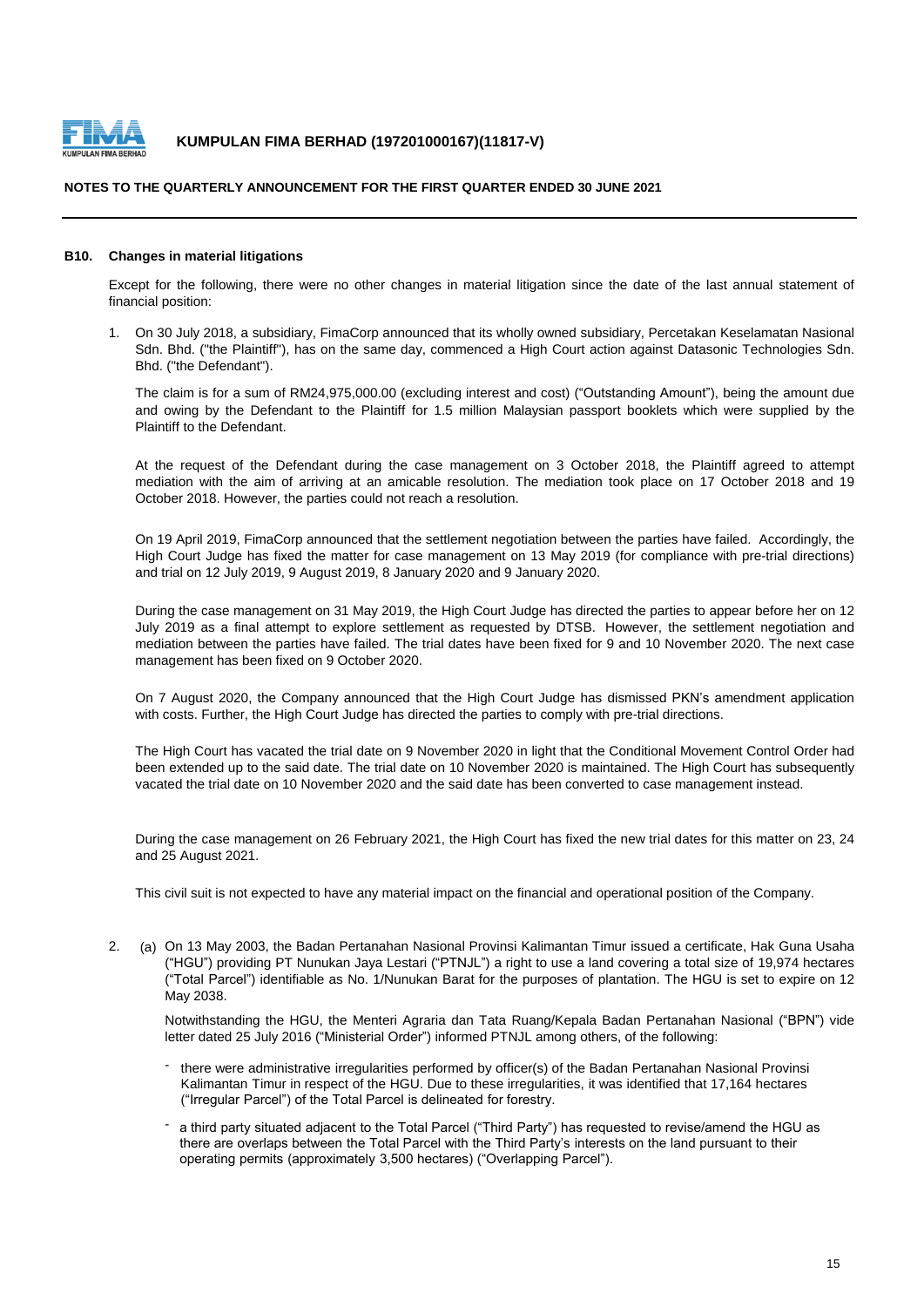

#### **NOTES TO THE QUARTERLY ANNOUNCEMENT FOR THE FIRST QUARTER ENDED 30 JUNE 2021**

#### **B10. Changes in material litigations (cont'd.)**

Following the above, the BPN vide the Ministerial Order has provided the following decisions:

- the HGU is revoked effectively immediately ("Revocation");
- PTNJL to apply for a new HGU certificate for the remaining 2,809 hectares of land located at Land Allocated for Other Purposes ("APL"); and
- the Irregular Parcel is to be surrendered to the Kementerian Lingkungan Hidup dan Kehutanan Republik Indonesia.

On 21 October 2016, PTNJL initiated legal proceedings against BPN to challenge the Ministerial Order issued by BPN ("Lawsuit") in the Administrative Court ("State Administrative Court") of Jakarta, Indonesia. In the Lawsuit, PTNJL applied for an order for stay of enforcement of the Ministerial Order pending full and final settlement of the matter by the Indonesian Courts.

PTNJL's basis for the Lawsuit are inter alia as follows:

- (i) the status of the Total Parcel is State Land, aligned with the condition imposed by prevailing laws and regulations in Indonesia; and
- (ii) the revocation of the HGU certificate is contrary to the prevailing laws and regulations in Indonesia.

On 13 June 2017, the State Administrative Court dismissed the Lawsuit ("State Administrative Court's Decision") resulting PTNJL filed its statement of appeal and memorandum of appeal on 21 June 2017 and 24 July 2017 respectively in the High Administrative Court ("High Court") of Jakarta,

Vide written decision dated 11 December 2017 (which was received by PTNJL's solicitors on 2 January 2018 and subsequently forwarded to PTNJL on 3 January 2018), the High Court partly allowed the Appeal with costs and ordered that (i) the Ministerial Order revoking PTNJL's HGU to be void, save for the areas overlapping with forestry areas/third party interests measuring 5,138 hectares; (ii) has ordered BPN to revoke the Ministerial Order save for the areas overlapping with forestry areas/third party interests measuring 5,138 hectares ("High Court Decision").

On 10 January 2018, PTNJL has filed its statement of appeal and appeal on 23 January 2018 to the Supreme Court of Indonesia ("Supreme Court") against the High Court Decision. On 21 August 2018, the Supreme Court allowed PTNJL's appeal and similarly ordered that the Ministerial Order be annulled ("Decision of the Supreme Court"). The Supreme Court also ordered BPN to simultaneously:

- (i) issue an order cancelling PTNJL's HGU rights over the Overlapping Parcel measuring 3,500 hectares; and
- (ii) issue a new HGU certificate in favour of PTNJL for an area measuring 16,474.13 hectares, (which is 19,974.13 hectares less the 3,500 hectares referred to in paragraph (i) above).

On 8 February 2019, BPN filed an application in the Supreme Court to review the Decision of the Supreme Court ("JR Application").

On 27 November 2019 the Supreme Court overturned the Decision of the Supreme Court in favor of BPN upholding the legitimacy and the validity of the Ministerial Order ("JR Decision").

On 23 January 2020, PTNJL subsequently filed a further application for judicial review to Jakarta State Administrative Court against the JR Decision ("2nd JR Application")on the grounds that the JR Decision contradicts some aspects of other established cases and the discovery of new material evidences that were not previously available. As at today, the Supreme Court has not issued any decision in respect of the 2nd JR Application.